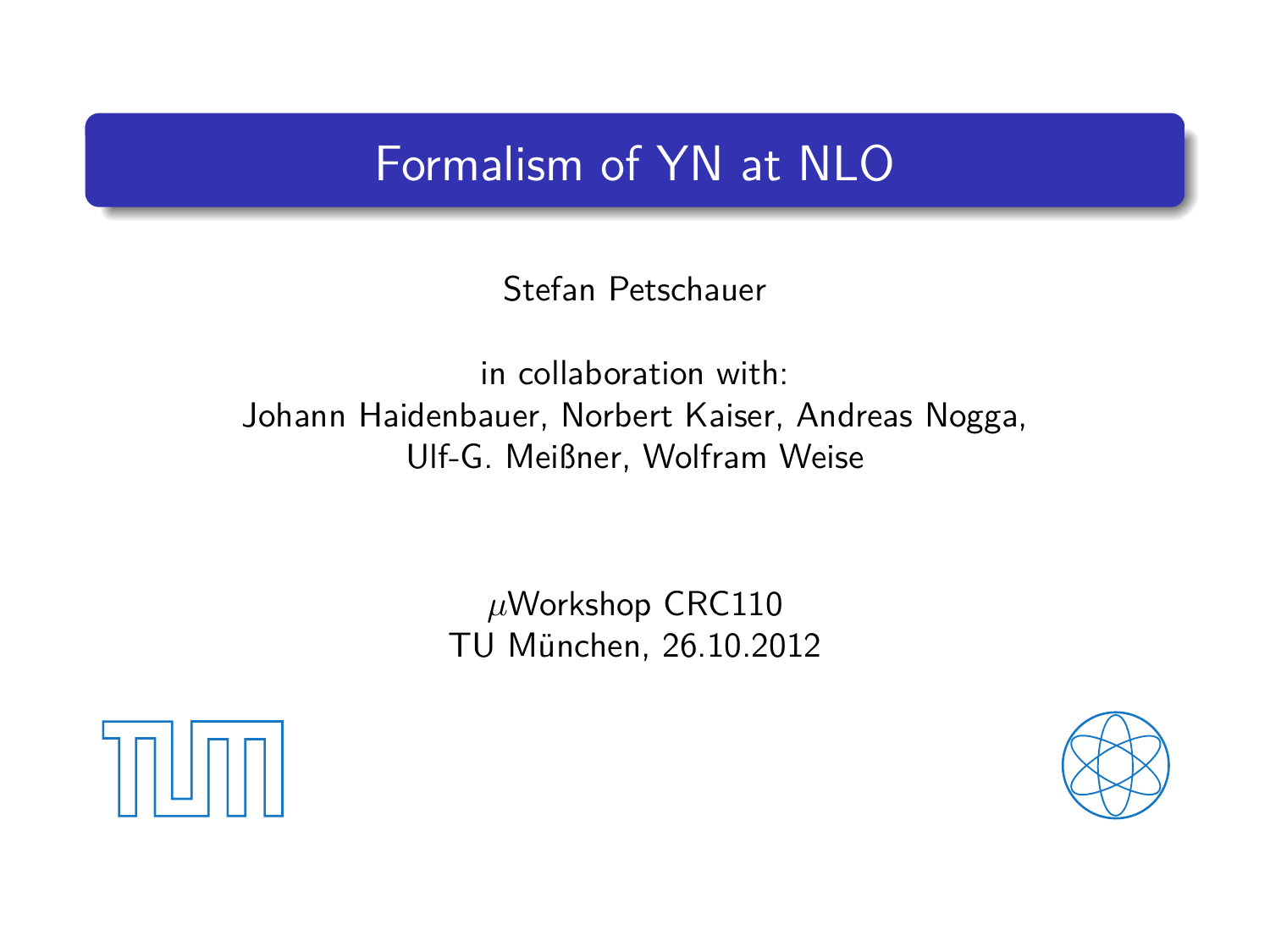# Table of Contents

### <sup>1</sup> [Introduction](#page-2-0)

### <sup>2</sup> [BB interactions in chiral effective field theory](#page-4-0)

- [Chiral Lagrangian](#page-4-0)
- [Power counting and potentials](#page-11-0)
- **[Contact terms](#page-17-0)**

- [Summary](#page-23-0)
- **•** [Outlook](#page-24-0)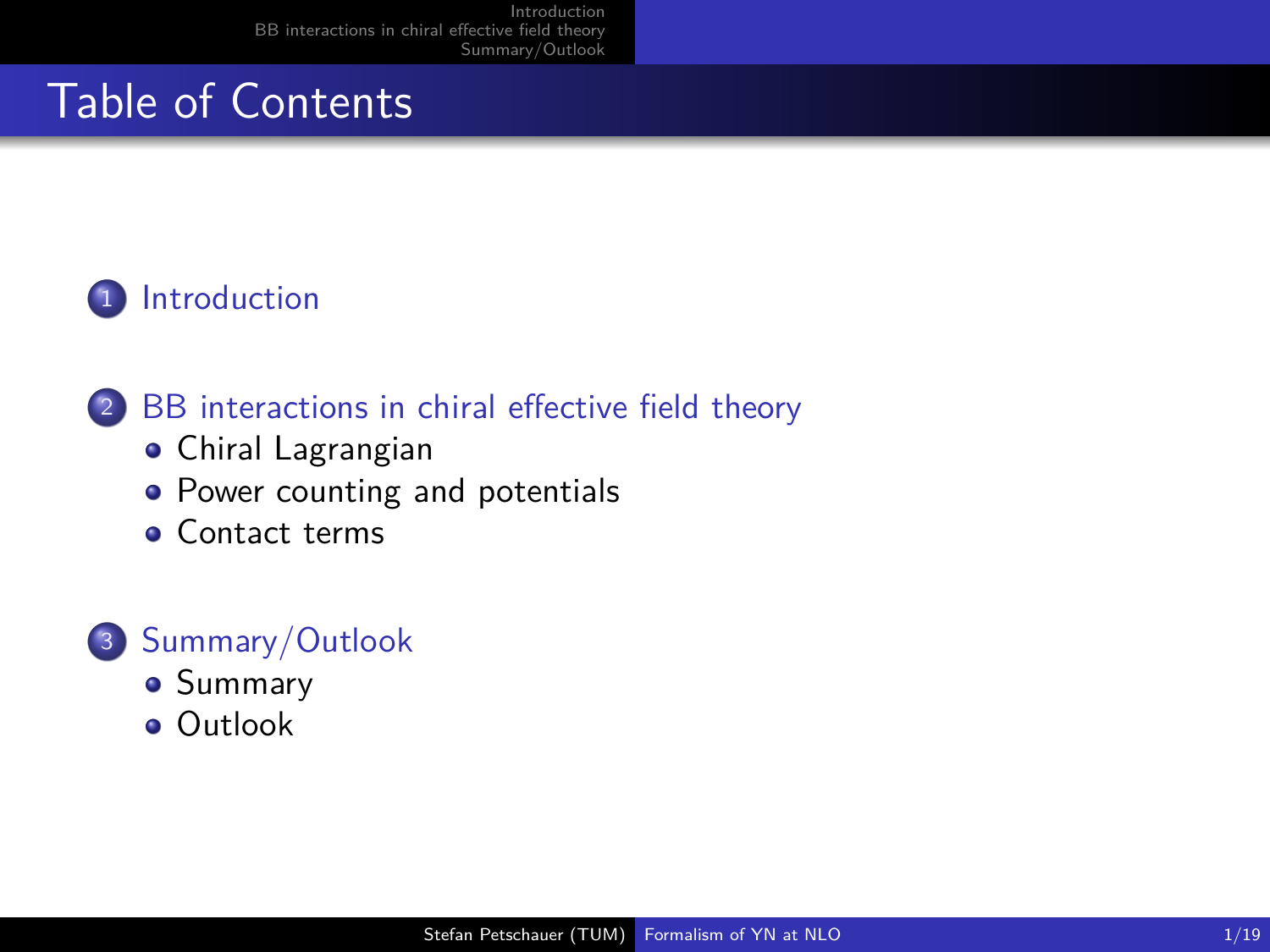# Table of Contents

### <sup>1</sup> [Introduction](#page-2-0)

### [BB interactions in chiral effective field theory](#page-4-0)

- [Chiral Lagrangian](#page-4-0)
- [Power counting and potentials](#page-11-0)
- **[Contact terms](#page-17-0)**

- **[Summary](#page-23-0)**
- <span id="page-2-0"></span>[Outlook](#page-24-0)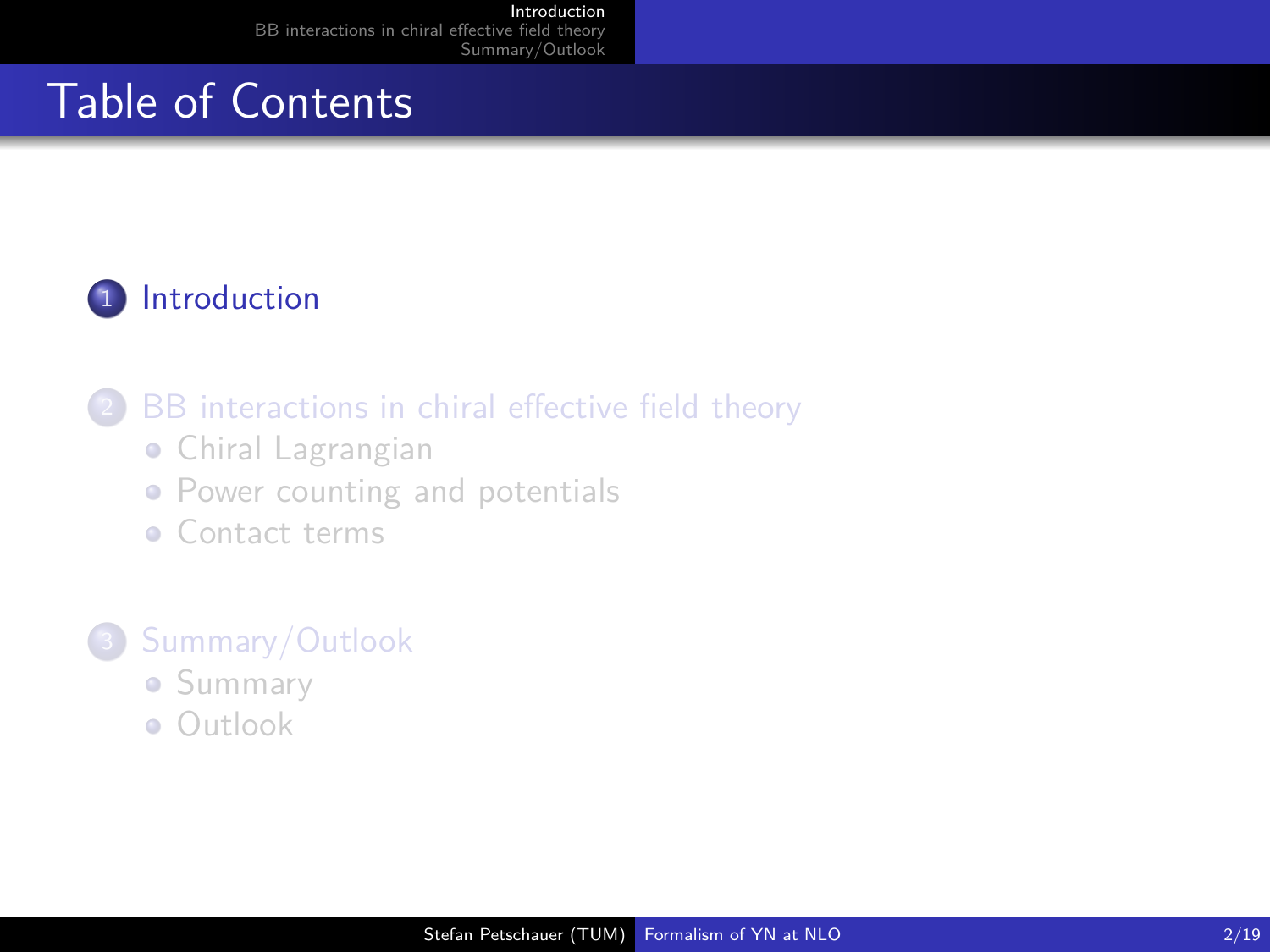# Introduction/Motivation

- **Goal: determine YN and YY interactions** 
	- $\rightarrow$  empirical constraints from YN scattering and  $\Lambda$  hypernuclei (past and future experiments)
	- $\rightarrow$  strange baryons in nuclear matter
		- (• hypernuclei exotic neutron star matter)
- Extend SU(2) B*χ*PT (accurate description of nuclear interactions: Weinberg, Kaiser, Epelbaum, Machleidt, *. . .*) to include strangeness  $\Rightarrow$  SU(3) B<sub>*X*</sub>PT
- YN and YY interactions in LO SU(3) B*χ*PT by Jülich group [Polinder, Haidenbauer, Meißner, Nucl.Phys. A779, 2006] (alternative: phenomenological one-boson-exchange models)

#### New result

systematic NLO analysis of baryon-baryon interactions using SU(3) B*χ*PT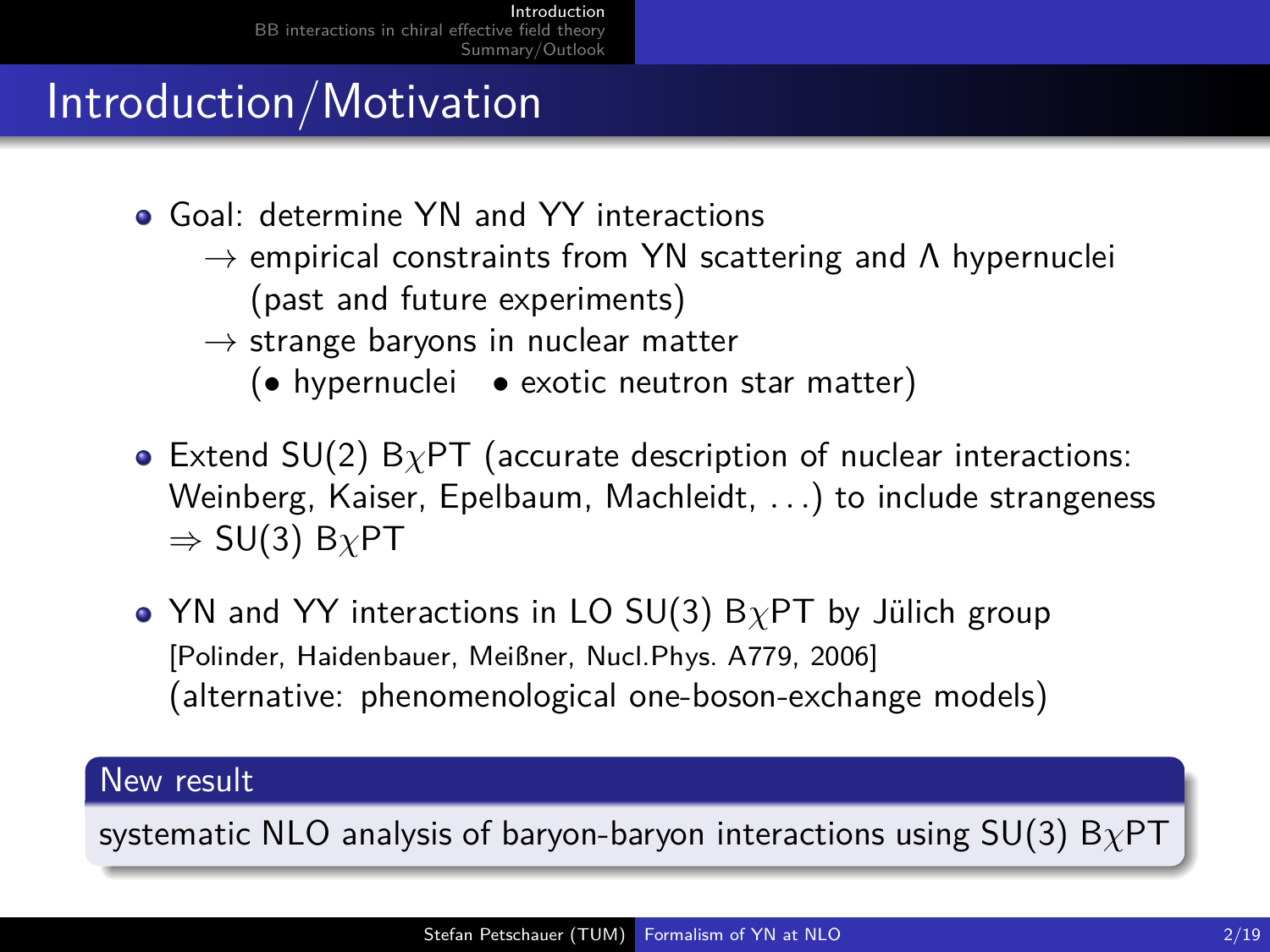[Chiral Lagrangian](#page-4-0) [Power counting and potentials](#page-11-0) [Contact terms](#page-17-0)

# Table of Contents

### **[Introduction](#page-2-0)**

#### <sup>2</sup> [BB interactions in chiral effective field theory](#page-4-0) [Chiral Lagrangian](#page-4-0)

- [Power counting and potentials](#page-11-0)
- **[Contact terms](#page-17-0)**

- [Summary](#page-23-0)
- <span id="page-4-0"></span>[Outlook](#page-24-0)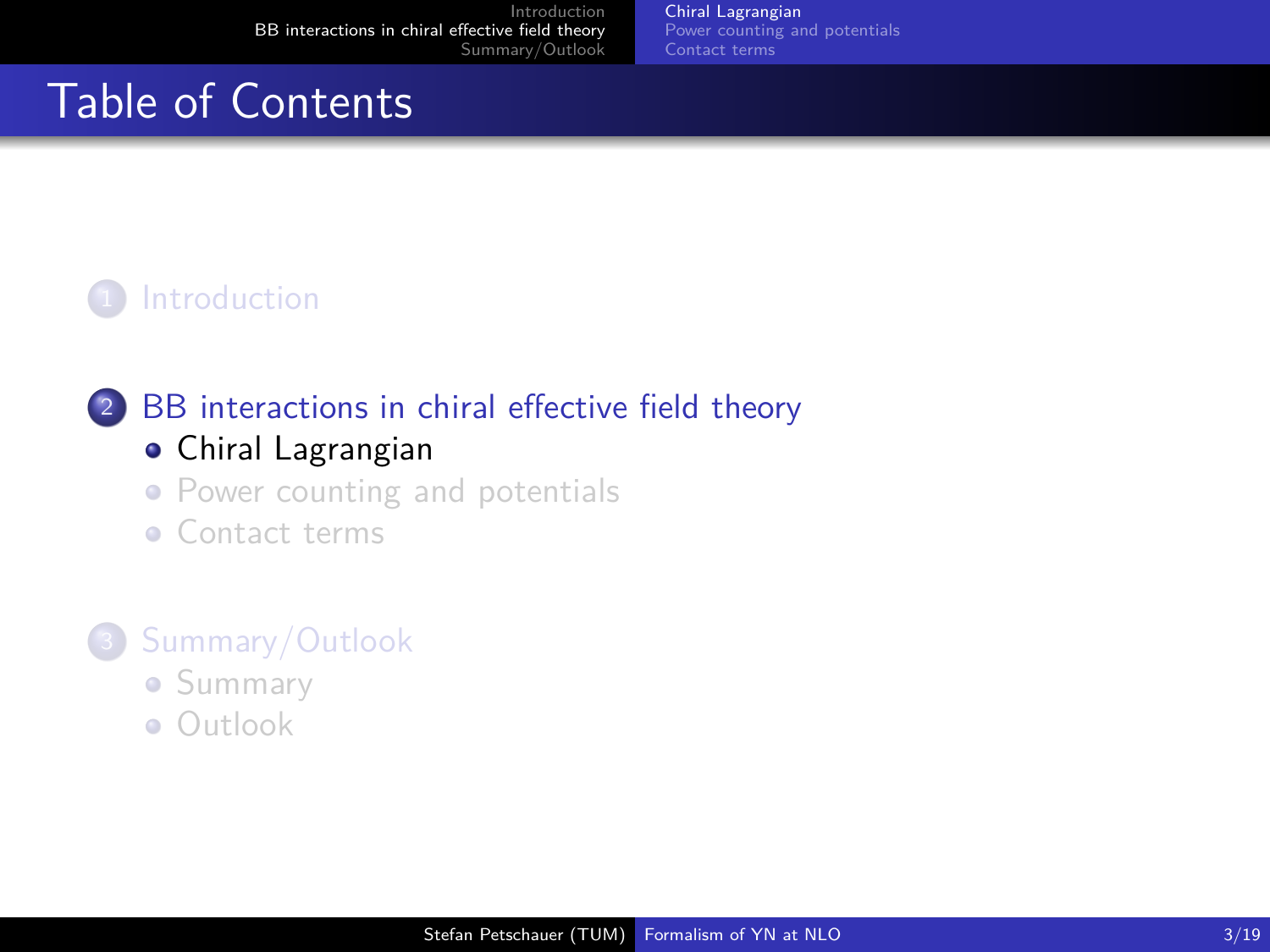## Construction of chiral Lagrangian

- **•** B<sub>*χ*</sub>PT: EFT with mesons and baryons as degrees of freedom
- **consistent with symmetries of QCD Lagrangian (C,P,T, Lorentz** invariance) and chiral symmetry  ${\rm SU(3)}_{\rm L}$   $\times$   ${\rm SU(3)}_{\rm R}$  and its symmetry breaking
- for construction of Lagrangian: include external fields  $(v^{\mu}, a^{\mu}, s, p)$ and promte chiral symmetry to a local symmetry

non-linear realization of pseudoscalar goldstone bosons

$$
\phi = \begin{pmatrix}\n\pi^0 + \frac{\eta}{\sqrt{3}} & \sqrt{2}\pi^+ & \sqrt{2}K^+ \\
\sqrt{2}\pi^- & -\pi^0 + \frac{\eta}{\sqrt{3}} & \sqrt{2}K^0 \\
\sqrt{2}K^- & \sqrt{2}\bar{K}^0 & -\frac{2\eta}{\sqrt{3}}\n\end{pmatrix}
$$
\nwith  $U(x) = \exp\left(i\frac{\phi(x)}{f_0}\right)$  and  $U \rightarrow RUL^{\dagger}$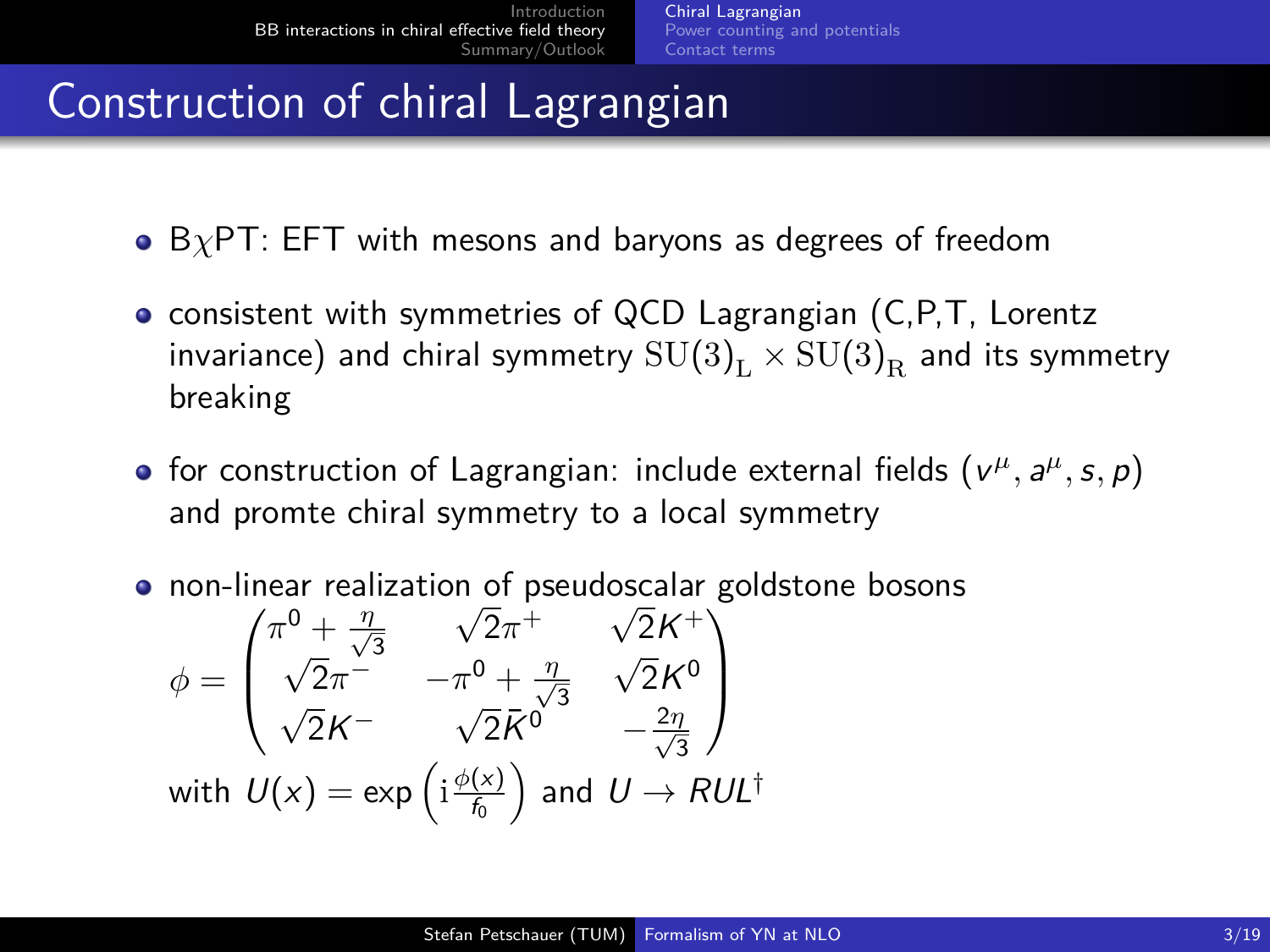[Chiral Lagrangian](#page-4-0) [Power counting and potentials](#page-11-0) [Contact terms](#page-17-0)

## Construction of chiral Lagrangian

non-linear realization of octet baryons

$$
B = \begin{pmatrix} \frac{\Sigma^0}{\sqrt{2}} + \frac{\Lambda}{\sqrt{6}} & \Sigma^+ & p \\ \Sigma^- & -\frac{\Sigma^0}{\sqrt{2}} + \frac{\Lambda}{\sqrt{6}} & n \\ \Xi^- & \Xi^0 & -\frac{2\Lambda}{\sqrt{6}} \end{pmatrix}
$$

with chiral transformation behavior  $B \to K B K^{\dagger}$  $(K = K(L, R, U), SU(3)$  valued function)

- choose building blocks  $u_{\mu}$ ,  $\chi_{+}$ ,  $\chi_{-}$ ,  $f_{\mu\nu}^{+}$ ,  $f_{\mu\nu}^{-}$ , consisting of *φ*, B and external fields
- all building blocks transform as  $X \to K X K^\dagger$ ;  $\alpha$ covariant derivative  $D_\mu X = \partial_\mu X + [\Gamma_\mu,X]$  as  $D_\mu X \to K(D_\mu X) K^\dagger$
- **o** for NLO BB interaction:  $f_{\mu\nu}^{\pm}=0,~\chi_{-}=0,~\chi_{+}=2B_{0}\,\text{diag}(m_{\mu},m_{d},m_{s})$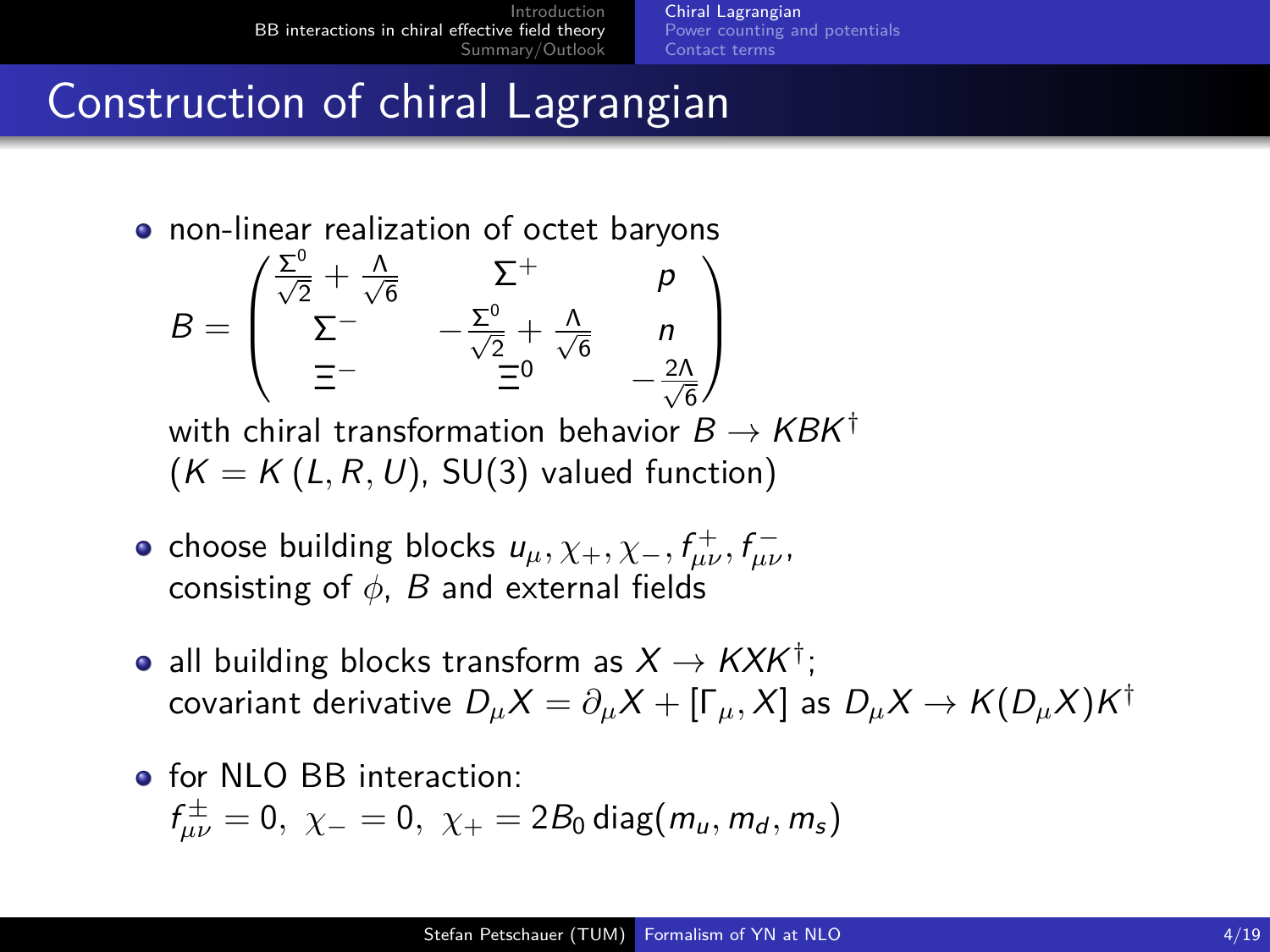[Chiral Lagrangian](#page-4-0) [Power counting and potentials](#page-11-0) [Contact terms](#page-17-0)

# Chiral meson Lagrangian

Meson Lagrangian (in isospin limit  $m_u = m_d \neq m_s$ )

$$
\mathscr{L}_{\phi}^{(2)} = \frac{f_0^2}{4} \operatorname{tr} \left( \partial_{\mu} U \partial^{\mu} U^{\dagger} \right) + \frac{1}{2} B_0 f_0^2 \operatorname{tr} \left( M U^{\dagger} + U M \right)
$$

• 
$$
M = \text{diag}(m_u, m_d, m_s)
$$
,  $U(x) = \exp\left(i\frac{\phi(x)}{f_0}\right)$   
\n
$$
\phi = \begin{pmatrix}\n\pi^0 + \frac{\eta}{\sqrt{3}} & \sqrt{2}\pi^+ & \sqrt{2}K^+ \\
\sqrt{2}\pi^- & -\pi^0 + \frac{\eta}{\sqrt{3}} & \sqrt{2}K^0 \\
\sqrt{2}K^- & \sqrt{2}\bar{K}^0 & -\frac{2\eta}{\sqrt{3}}\n\end{pmatrix}
$$
 Meson octet

gives meson propagator: ---  $\stackrel{q}{\bullet}$ 

Gell-Mann–Okubo relation: 4 $m_K^2 = m_\pi^2 + 3 m_\eta^2$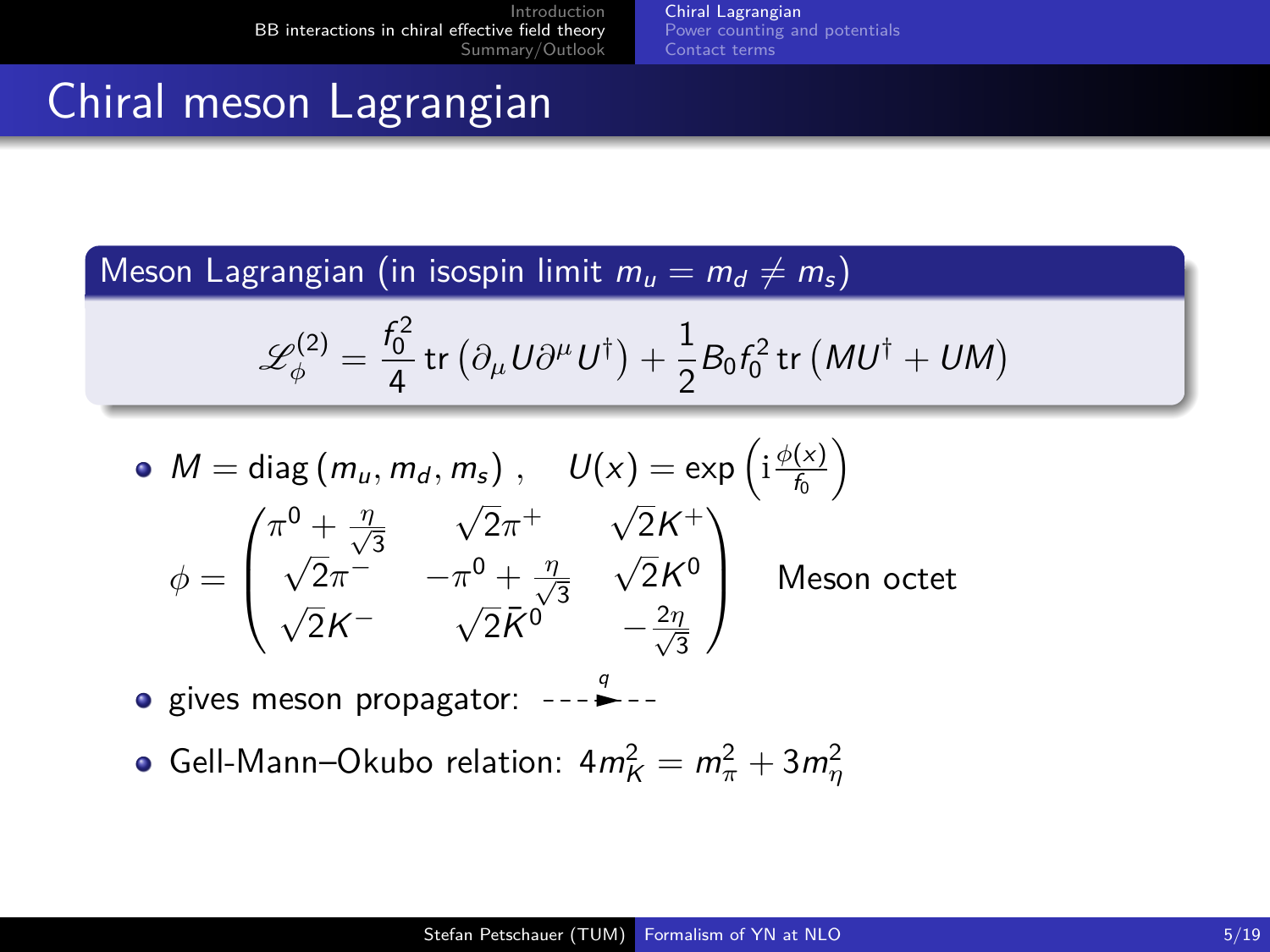[Chiral Lagrangian](#page-4-0) [Power counting and potentials](#page-11-0) [Contact terms](#page-17-0)

## Chiral meson-baryon Lagrangian

Meson-baryon interaction

$$
\mathscr{L}_{\text{MB}}^{(1)} = \text{tr}\left(\bar{B}\left(i\rlap{\,/}\partial - M_0\right)B - \frac{D}{2}\bar{B}\gamma^\mu\gamma_5\{u_\mu, B\} - \frac{F}{2}\bar{B}\gamma^\mu\gamma_5\left[u_\mu, B\right]\right)
$$



- D, F: axial vector couplings,  $D + F = g_A$
- gives baryon propagator:  $\stackrel{p}{\longrightarrow}$

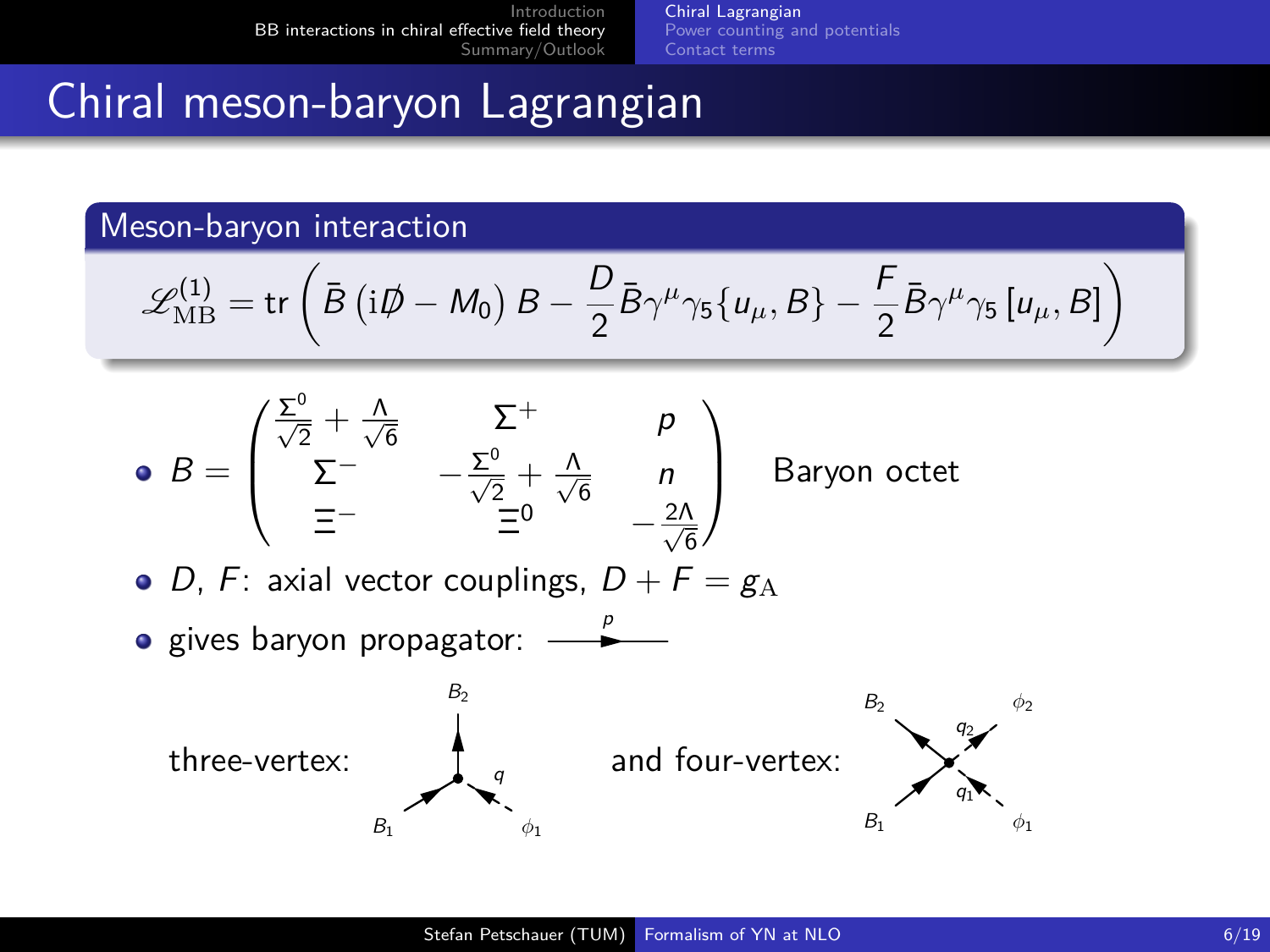[Chiral Lagrangian](#page-4-0) [Power counting and potentials](#page-11-0) [Contact terms](#page-17-0)

## Chiral meson-baryon Lagrangian

Nonrelativistic decuplet interaction Lagrangian

$$
\mathcal{L}_{\mathrm{MBD}}^{(1)} = \frac{C}{f_0} \sum_{a,b,c,d,e=1}^{3} \epsilon_{abc} \left[ \bar{T}_{ade} \vec{S}^{\dagger} \cdot (\vec{\nabla} \phi_{db}) B_{ec} + \text{h.c.} \right]
$$
\n[Sasaki, Oset, Vacas, Phys. Rev. C74, 2006]

- total symmetric 3 index tensor  $T$  for decuplet baryon fields
	- $T^{111} = \Delta^{++}$  T  $\frac{\Delta^{+}}{\sqrt{3}}$  $\mathcal{T}^{122} = \frac{\Delta^0}{\sqrt{3}}$   $\mathcal{T}^{222} = \Delta^{-1}$  $T^{113} = \frac{\Sigma^{*+}}{\sqrt{3}}$  $T^{123} = \frac{\Sigma^{*0}}{\sqrt{6}}$   $T^{223} = \frac{\Sigma^{*0}}{\sqrt{3}}$  $T^{133} = \frac{\Xi^{*0}}{\sqrt{3}}$  $T^{233} = \frac{\Xi^{*-}}{\sqrt{3}}$  $T^{223} = \Omega^-$

 $S_i$ : spin transition matrix (2x4)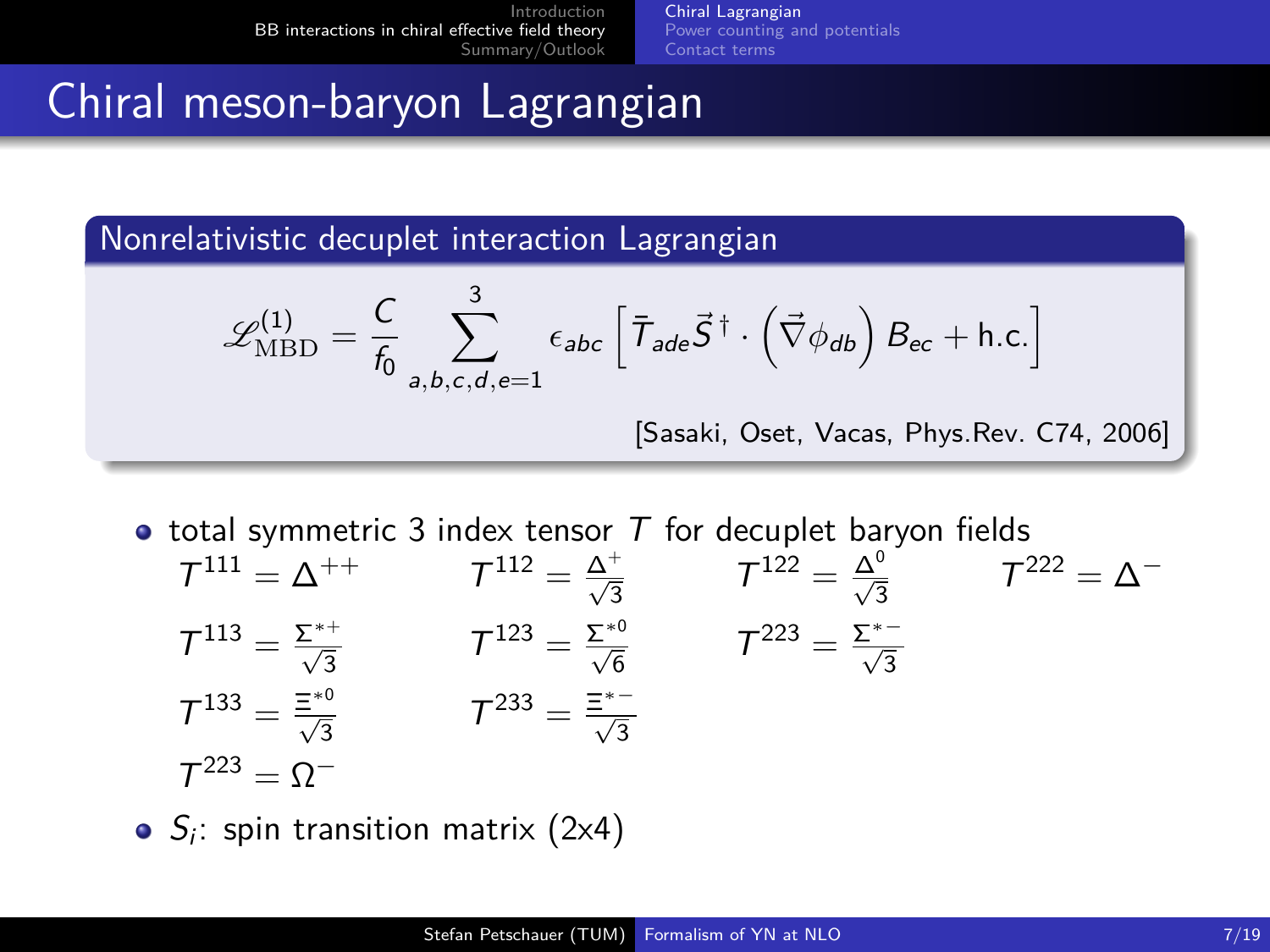[Chiral Lagrangian](#page-4-0) [Power counting and potentials](#page-11-0) [Contact terms](#page-17-0)

## Chiral meson-baryon Lagrangian

Nonrelativistic decuplet interaction Lagrangian

$$
\mathcal{L}_{\text{MBD}}^{(1)} = \frac{C}{f_0} \sum_{a,b,c,d,e=1}^{3} \epsilon_{abc} \left[ \bar{\mathcal{T}}_{ade} \vec{S}^{\dagger} \cdot (\vec{\nabla} \phi_{db}) B_{ec} + \text{h.c.} \right]
$$
\n[Sasaki, Oset, Vacas, Phys. Rev. C74, 2006]

• C from the decay width  $\Gamma(\Delta \to \pi N) \approx 115$  MeV  $C = \frac{3}{4}$ [cf. Kaiser, Gerstendörfer, Weise, Nucl.Phys. A637, 1998]

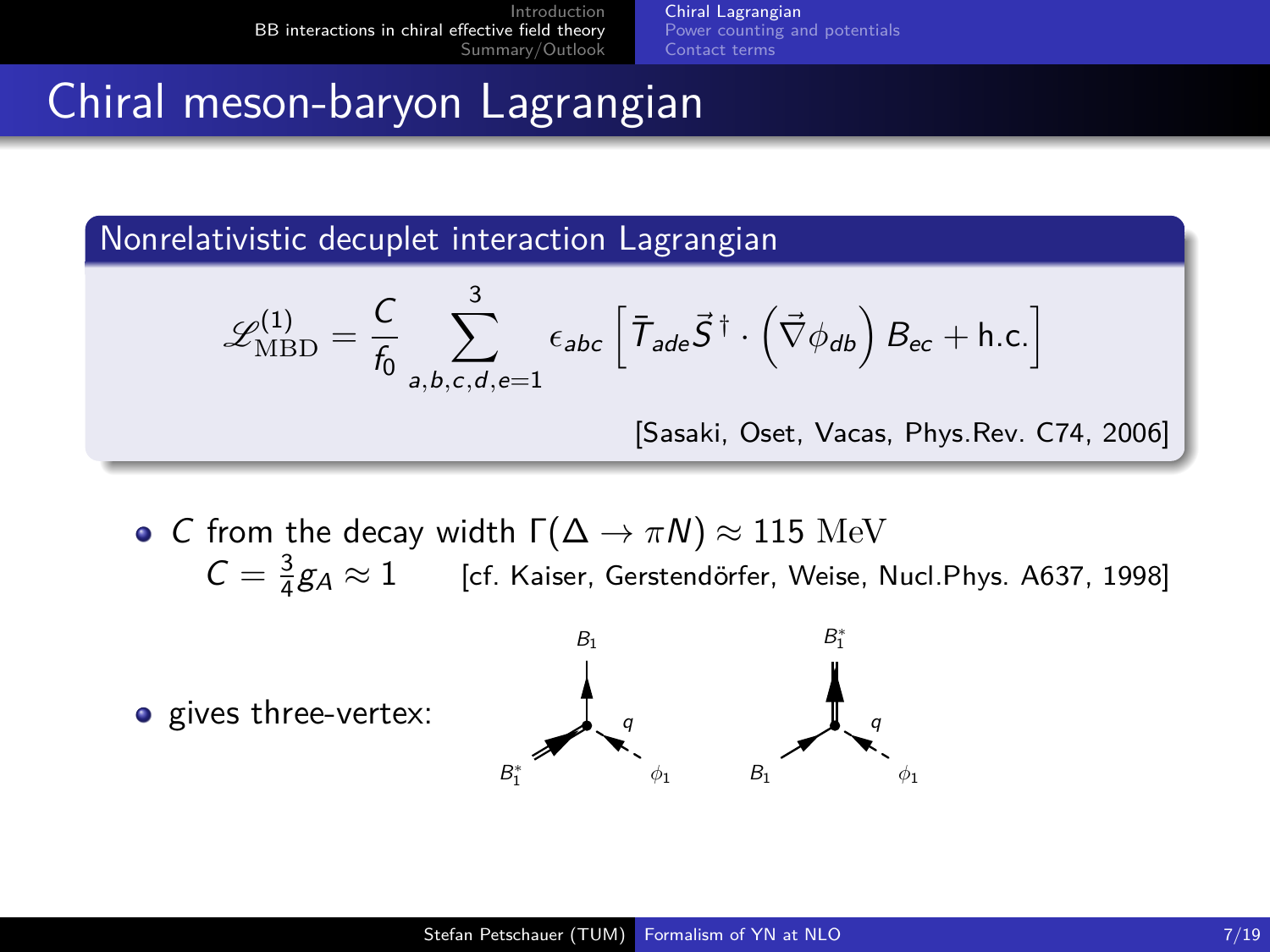[Chiral Lagrangian](#page-4-0) [Power counting and potentials](#page-11-0) [Contact terms](#page-17-0)

## Table of Contents

### **[Introduction](#page-2-0)**

### <sup>2</sup> [BB interactions in chiral effective field theory](#page-4-0)

- [Chiral Lagrangian](#page-4-0)
- [Power counting and potentials](#page-11-0)
- **[Contact terms](#page-17-0)**

- [Summary](#page-23-0)
- <span id="page-11-0"></span>[Outlook](#page-24-0)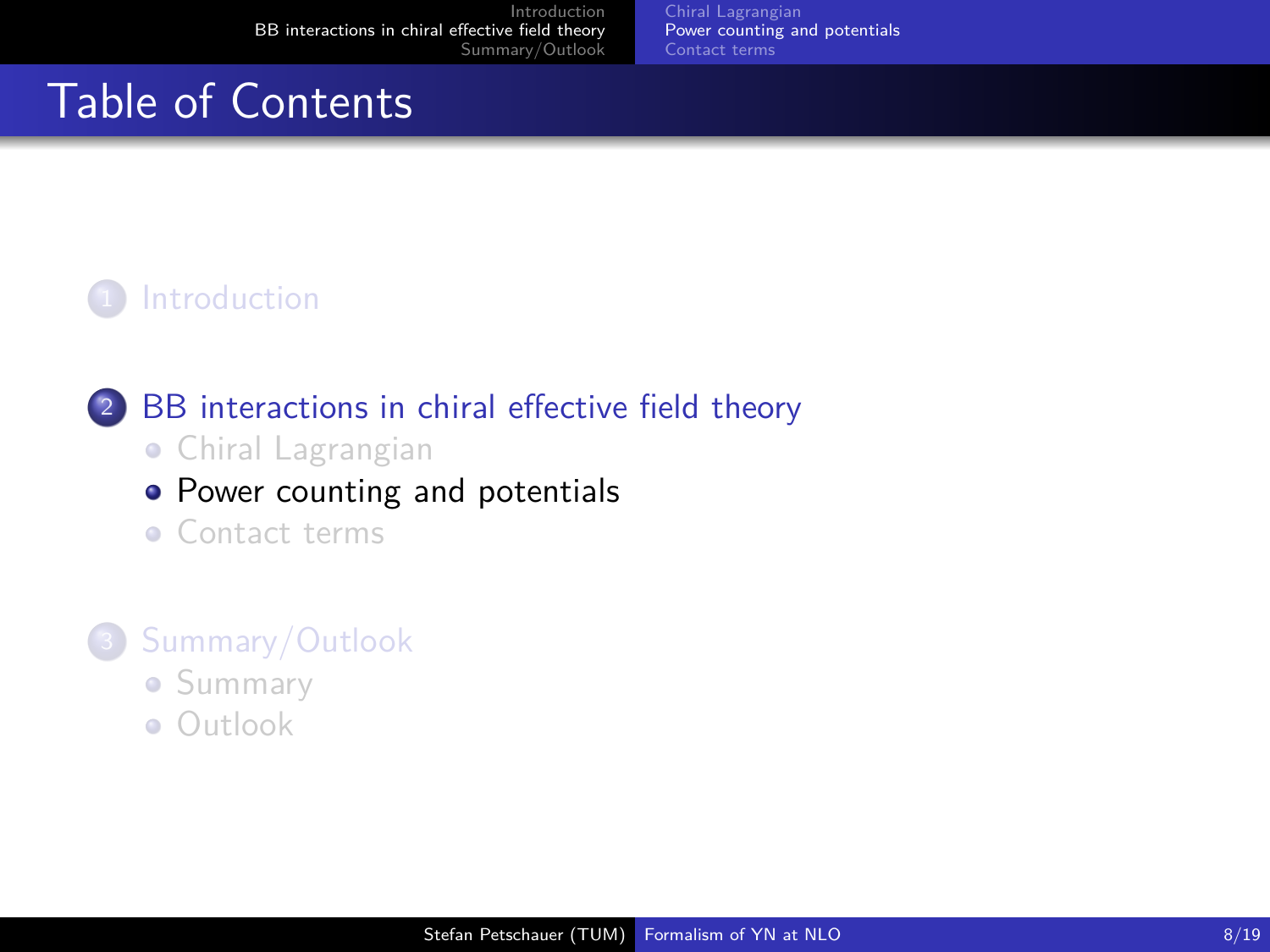[Chiral Lagrangian](#page-4-0) [Power counting and potentials](#page-11-0) [Contact terms](#page-17-0)

## Power counting scheme

- additional *large* scale  $M_0$ ; non-vanishing in chiral limit
- **•** treat baryons non-relativistically  $\Rightarrow$  expansion in  $1/M_0$
- two-particle reducible Feynman diagrams destroy power counting  $\Rightarrow$  define potential as 2P-irreducible part of T-matrix
- reducible parts generated by Lippmann-Schwinger equation
- Weinberg power counting

chiral dimension  $\nu = 2L + \sum_i \Delta_i$ ,  $\Delta_i = d_i + \frac{1}{2}b_i - 2$ 

- $L: \#$  meson loops
- $\Delta_i$ : vertex *i*
- $d_i$ :  $\#$  derivatives or meson masses of vertex i
- $b_i$ : # internal baryon lines of vertex i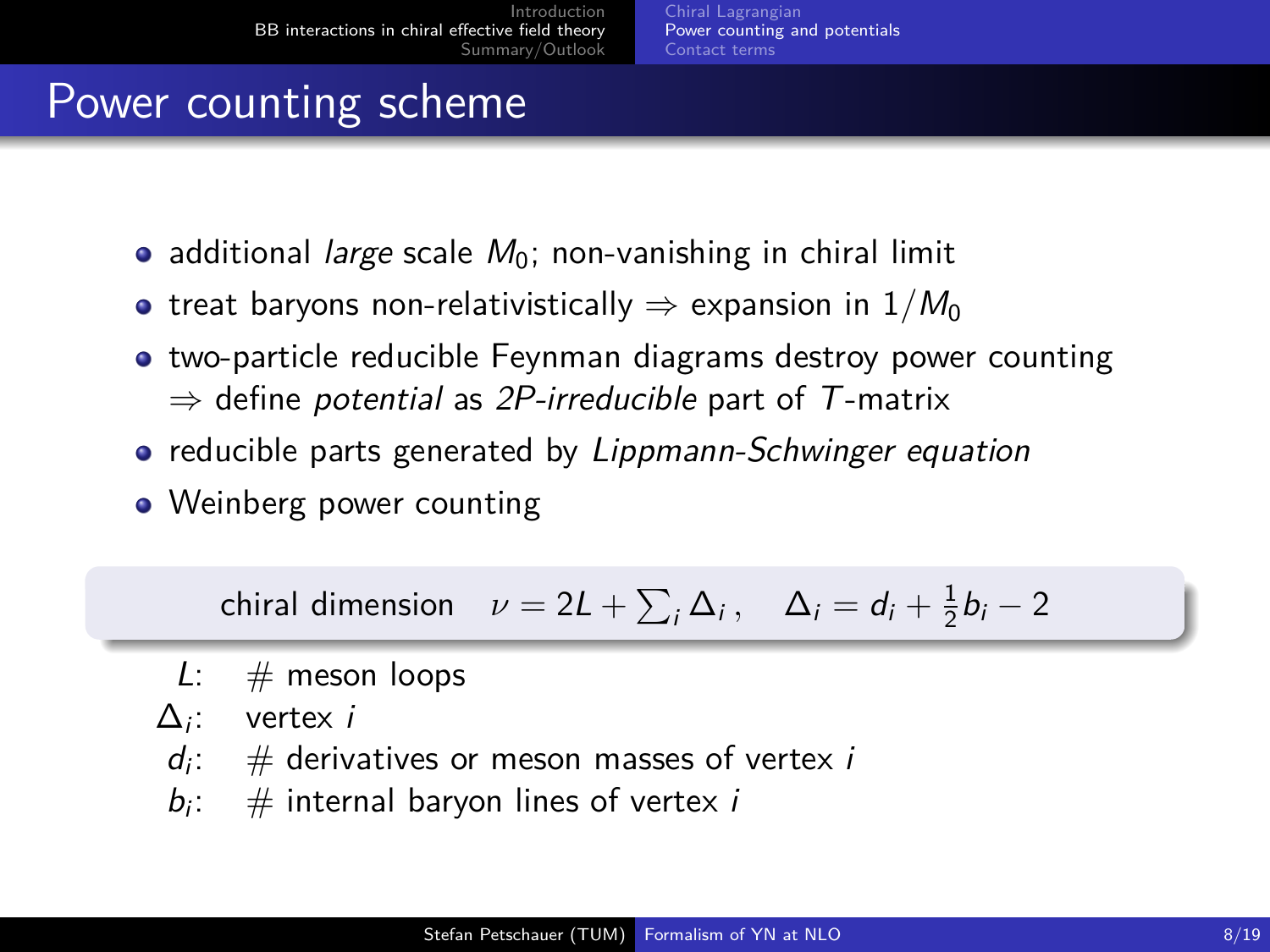[Chiral Lagrangian](#page-4-0) [Power counting and potentials](#page-11-0) [Contact terms](#page-17-0)

## Power counting for baryon-baryon potential



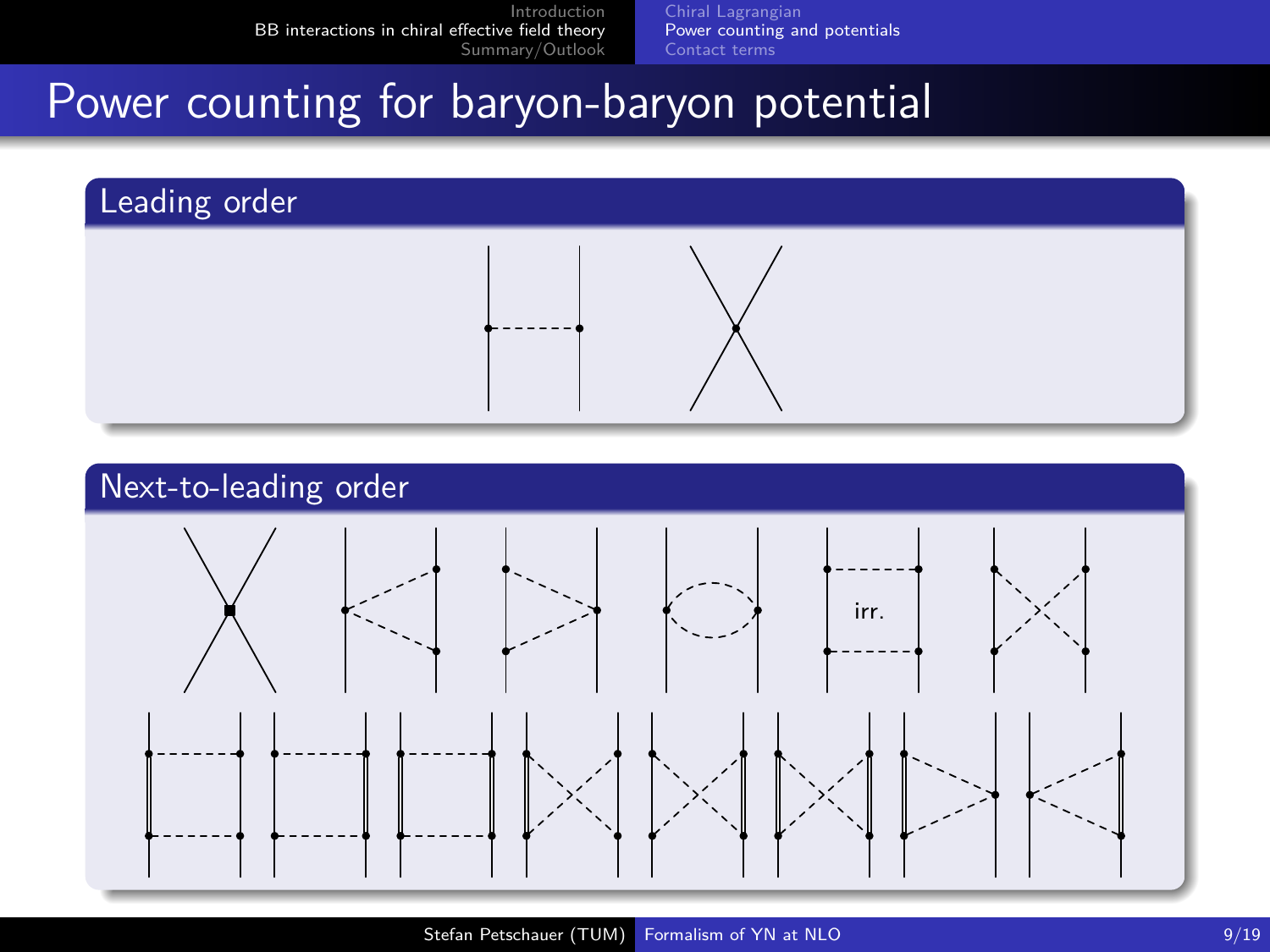[Chiral Lagrangian](#page-4-0) [Power counting and potentials](#page-11-0) [Contact terms](#page-17-0)

## Example: Football Diagram



- $m_1, m_2$  masses of exchanged mesons
- $q = |\vec{q}|$  momentum transfer,  $(\vec{q} = \vec{p}^{\, \prime} \vec{p})$  $R=\frac{2}{d-4}+\gamma-1-\ln{(4\pi)}$

 $\bullet$  scale  $\lambda$  introduced in dim. regularization

$$
V_C(q) = -\frac{N}{3072\pi^2 f_0^4} \left[ \frac{1}{2} \left( 3 \left( m_1^2 + m_2^2 \right) + q^2 \right) R - \frac{\left( m_1^2 - m_2^2 \right)^2}{2q^2} -2 \left( m_1^2 + m_2^2 \right) - \frac{5}{6} q^2 - \frac{m_1^2 - m_2^2}{2q^4} + w^2(q) L(q) + \left( \left( m_1^2 - m_2^2 \right)^2 + 3 \left( m_1^2 + m_2^2 \right) q^2 \right) \ln \frac{m_1}{m_2} + \left( 3 \left( m_1^2 + m_2^2 \right) + q^2 \right) \ln \frac{\sqrt{m_1 m_2}}{\lambda} \right]
$$
  

$$
w(q) = \frac{1}{q} \sqrt{\left( q^2 + \left( m_1 + m_2 \right)^2 \right) \left( q^2 + \left( m_1 - m_2 \right)^2 \right)}, \quad L(q) = \frac{w(q)}{2q} \ln \frac{\left( q w(q) + q^2 \right)^2 - \left( m_1^2 - m_2^2 \right)^2}{4m_1 m_2 q^2}
$$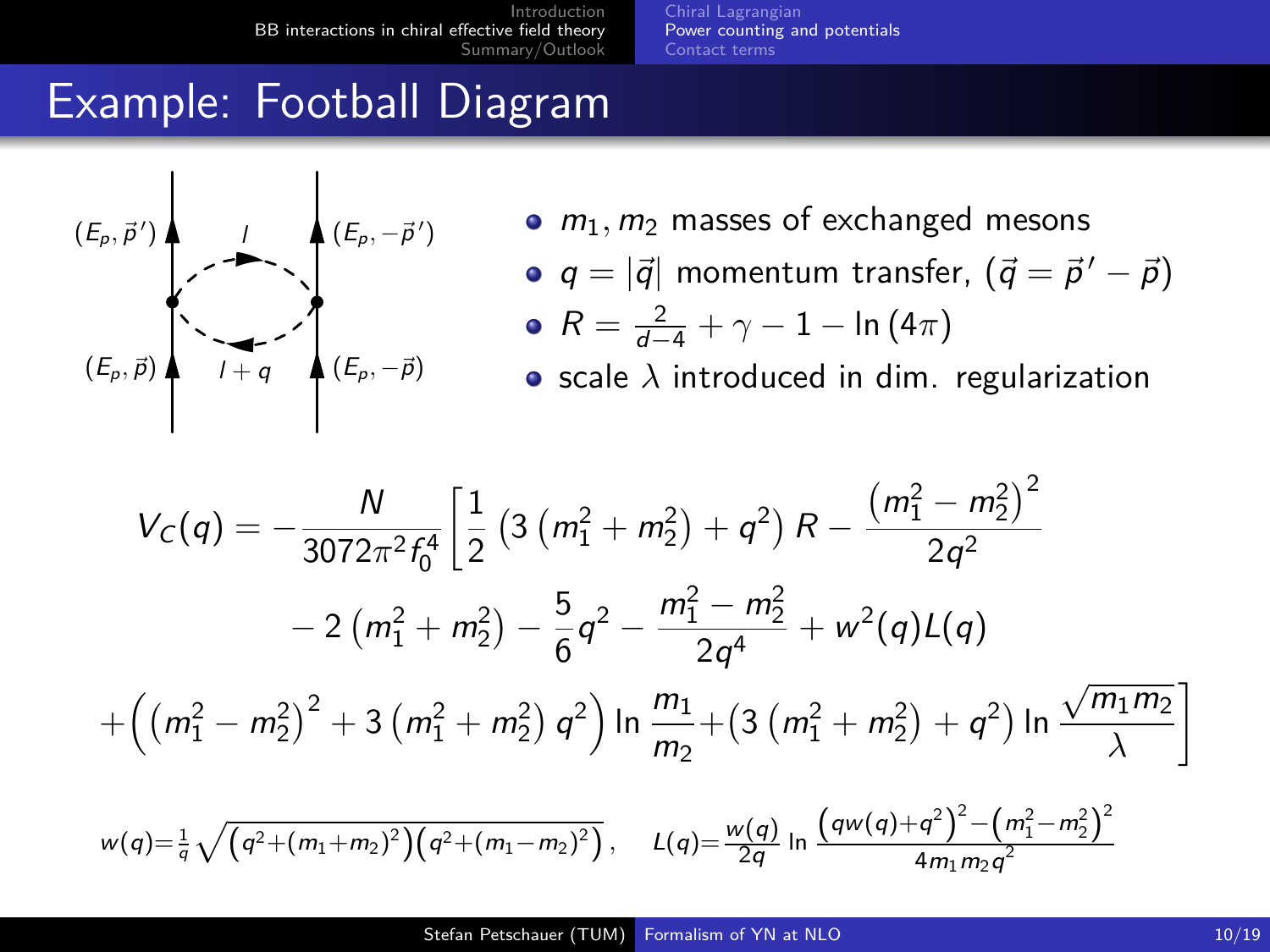[Chiral Lagrangian](#page-4-0) [Power counting and potentials](#page-11-0) [Contact terms](#page-17-0)

## Baryon-baryon potentials

- strong interaction conserves isospin  $I$  and strangeness  $S$ (and is independent of  $I_3$ )
- **•** the Lippmann-Schwinger equation couples only states with the same values of these quantum numbers

$$
V = \begin{pmatrix} V_{(\Lambda N)^{1/2} \to (\Lambda N)^{1/2}} & V_{(\Lambda N)^{1/2} \to (\Sigma N)^{1/2}} \\ V_{(\Sigma N)^{1/2} \to (\Lambda N)^{1/2}} & V_{(\Sigma N)^{1/2} \to (\Sigma N)^{1/2}} \end{pmatrix}, \qquad V = V_{(\Sigma N)^{3/2} \to (\Sigma N)^{3/2}}
$$

$$
V = \begin{pmatrix} V_{(\Lambda \Lambda)^0 \to (\Lambda \Lambda)^0} & V_{(\Lambda \Lambda)^0 \to (\Sigma \Sigma)^0} & V_{(\Lambda \Lambda)^0 \to (\Lambda \Sigma)^0} \\ V_{(\Sigma \Sigma)^0 \to (\Lambda \Lambda)^0} & V_{(\Sigma \Sigma)^0 \to (\Sigma \Sigma)^0} & V_{(\Sigma \Sigma)^0 \to (\Lambda \Sigma)^0} \\ V_{(\Lambda \Xi)^0 \to (\Lambda \Lambda)^0} & V_{(\Lambda \Xi)^0 \to (\Sigma \Sigma)^0} & V_{(\Lambda \Xi)^0 \to (\Lambda \Xi)^0} \end{pmatrix}
$$

#### Important result

Transition potentials as large as diagonal (elastic) potentials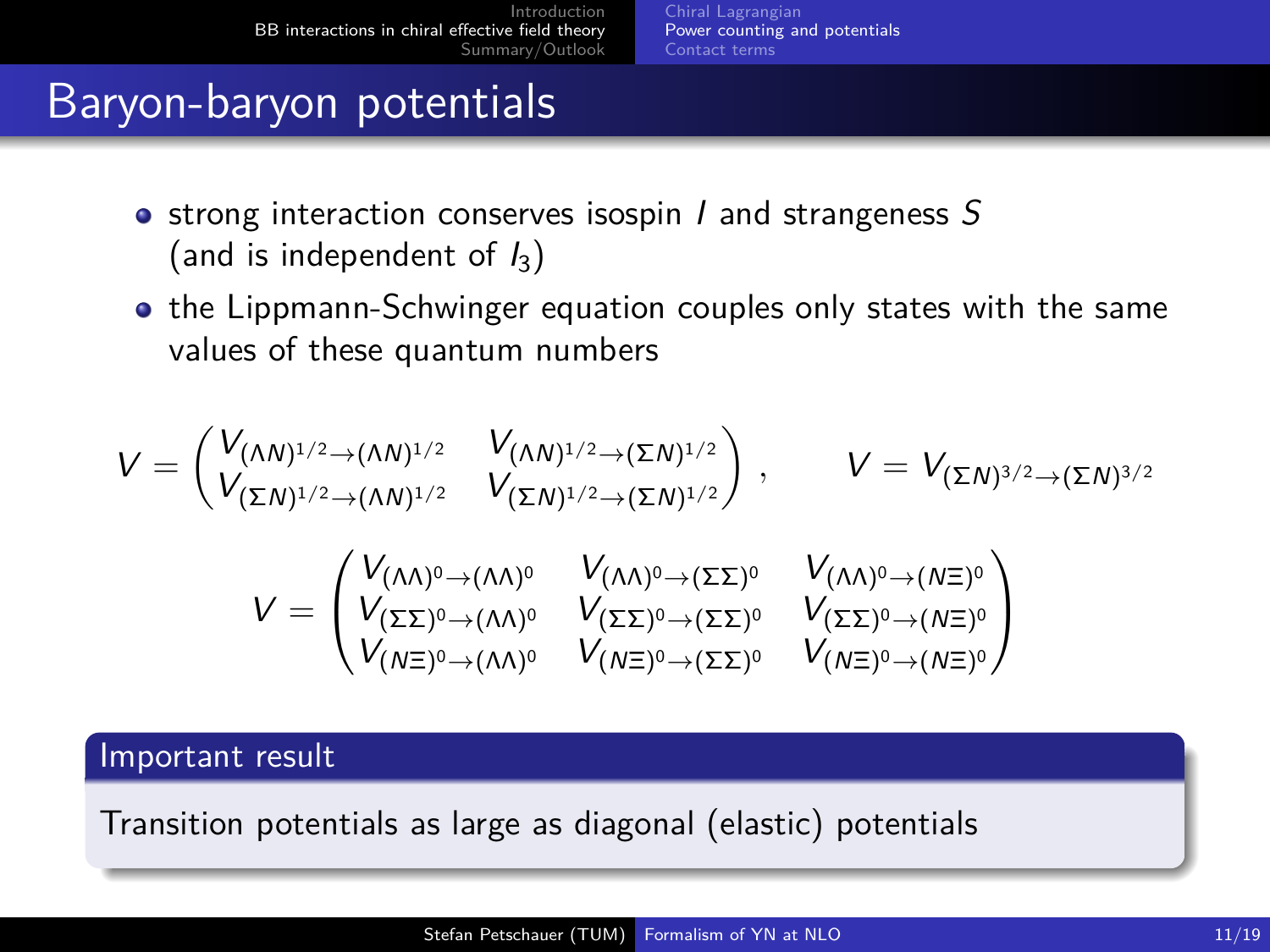[Chiral Lagrangian](#page-4-0) [Power counting and potentials](#page-11-0) [Contact terms](#page-17-0)

## Diagrams for  $\Lambda p \to \Lambda p$  with octet baryons

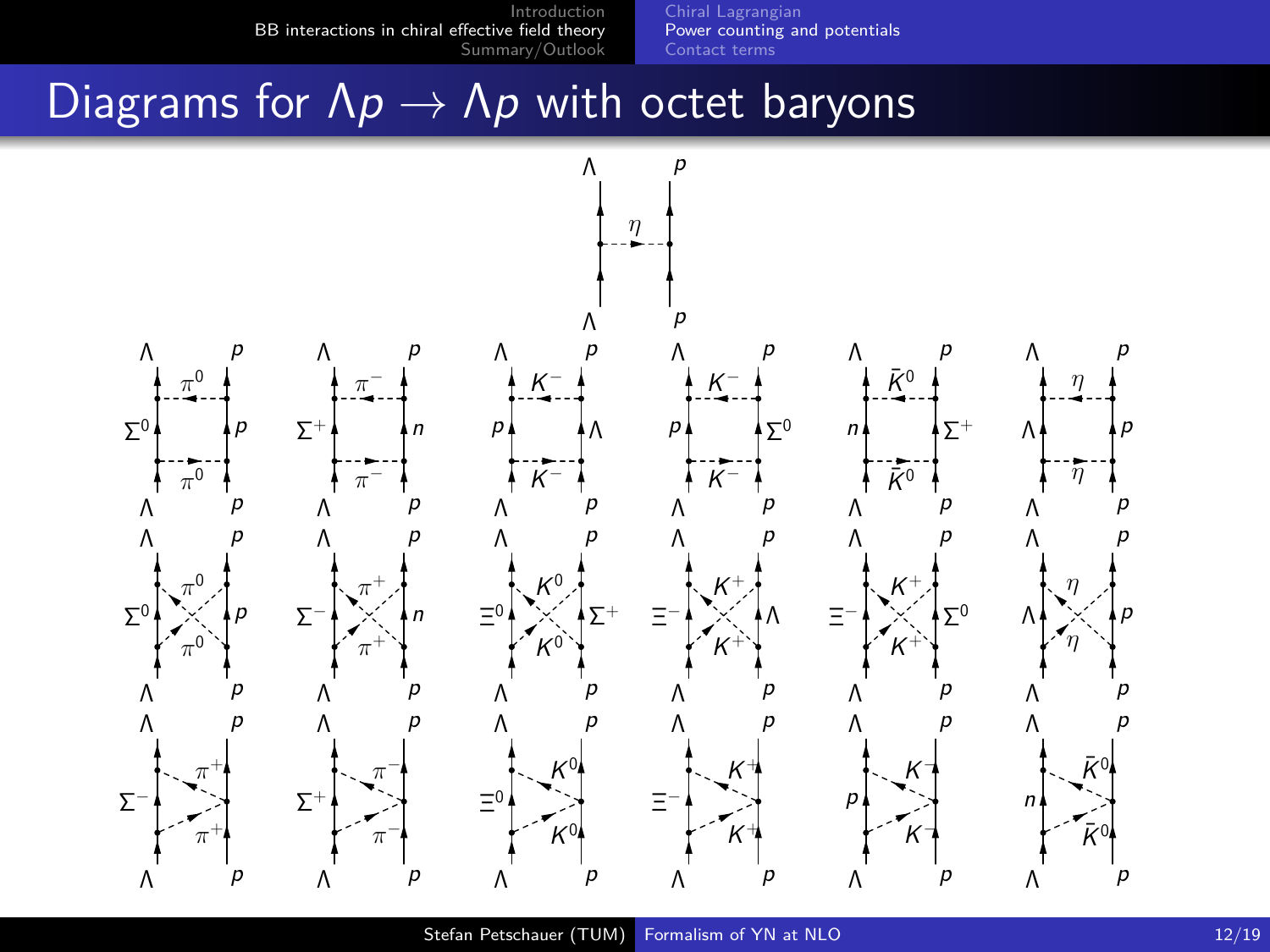[Chiral Lagrangian](#page-4-0) [Power counting and potentials](#page-11-0) [Contact terms](#page-17-0)

# Table of Contents

### **[Introduction](#page-2-0)**

#### <sup>2</sup> [BB interactions in chiral effective field theory](#page-4-0)

- [Chiral Lagrangian](#page-4-0)
- [Power counting and potentials](#page-11-0)
- **[Contact terms](#page-17-0)**

- [Summary](#page-23-0)
- <span id="page-17-0"></span>[Outlook](#page-24-0)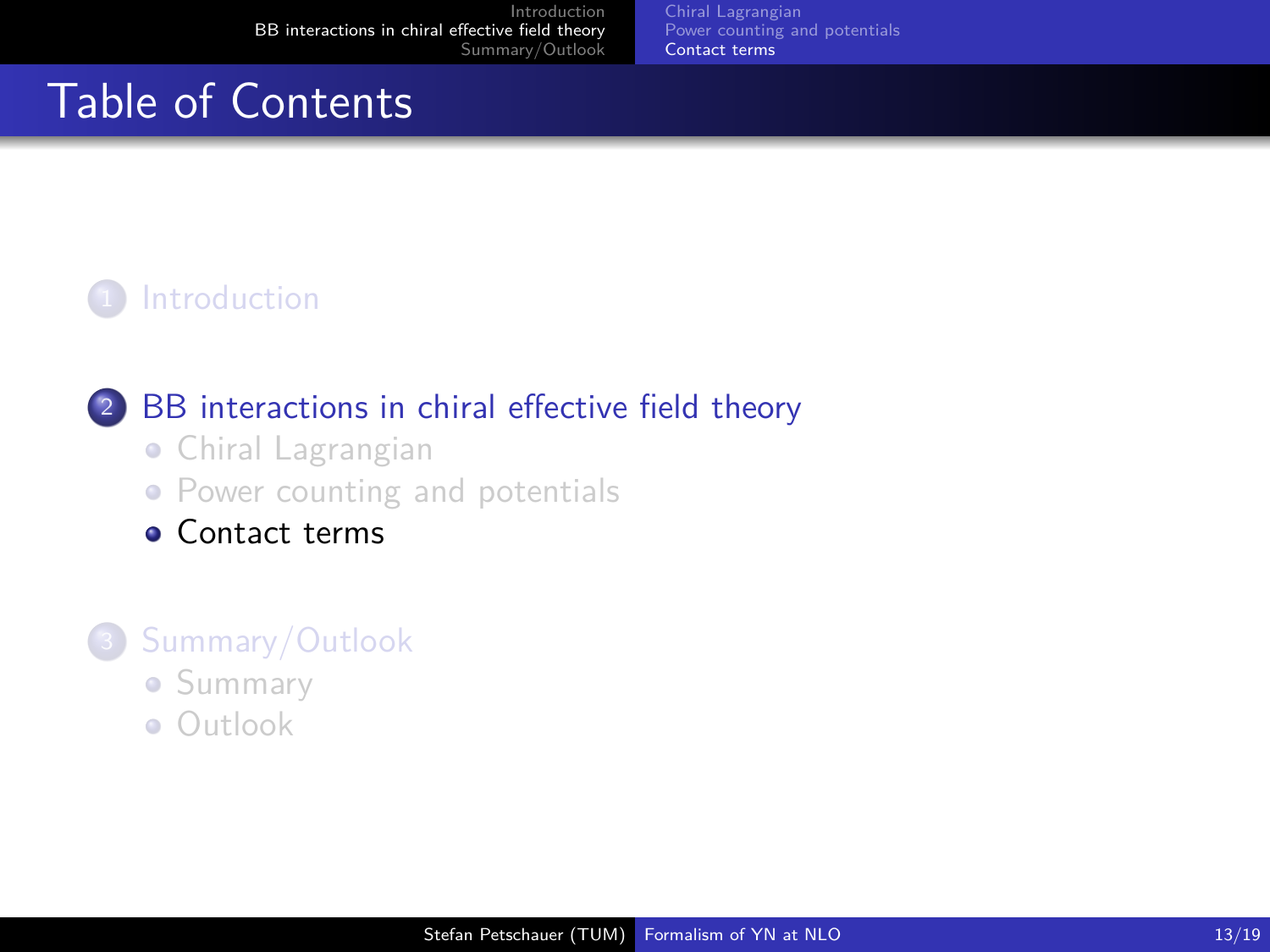[Chiral Lagrangian](#page-4-0) [Power counting and potentials](#page-11-0) [Contact terms](#page-17-0)

### Chirally symmetric contact terms

• LO+NLO contact terms of NN interaction [Epelbaum, 2000] generalized by SU(3) flavor symmetry

**8** ⊗ **8** = **27** ⊕ **10** ⊕ **10**<sup>∗</sup> ⊕ **8<sup>s</sup>** ⊕ **8<sup>a</sup>** ⊕ **1**

flavor symmetric  ${\bf 27},{\bf 8_s}, {\bf 1} \Rightarrow$  for space-spin antisymmetric states

$$
Vi(1S0) = \tilde{C}_{1S_0}^i + C_{1S_0}^i (p^2 + p'^2)
$$
  
\n
$$
Vi(3P0) = C_{3P_0}^i (p p')
$$
  
\n
$$
Vi(3P1) = C_{3P_1}^i (p p')
$$
  
\n
$$
Vi(3P2) = C_{3P_2}^i (p p')
$$

flavor antisymmetric **10***,* **10**<sup>∗</sup> *,* **8<sup>a</sup>** ⇒ for space-spin symmetric states

$$
V^i(^3S_1) = \tilde{C}_{S_{\rm S1}}^i + C_{S_{\rm S1}}^i (p^2 + p'^2)
$$
  
\n
$$
V^i(^1P_1) = C_{P_1}^i (p p')
$$
  
\n
$$
V^i(^3D_1 - {}^3S_1) = C_{S_{D_1} - {}^3S_1}^i p'^2
$$
  
\n
$$
V^i({}^3S_1 - {}^3D_1) = C_{S_{D_1} - {}^3S_1}^i p^2
$$

 $\bullet$  does not include SU(3) breaking effects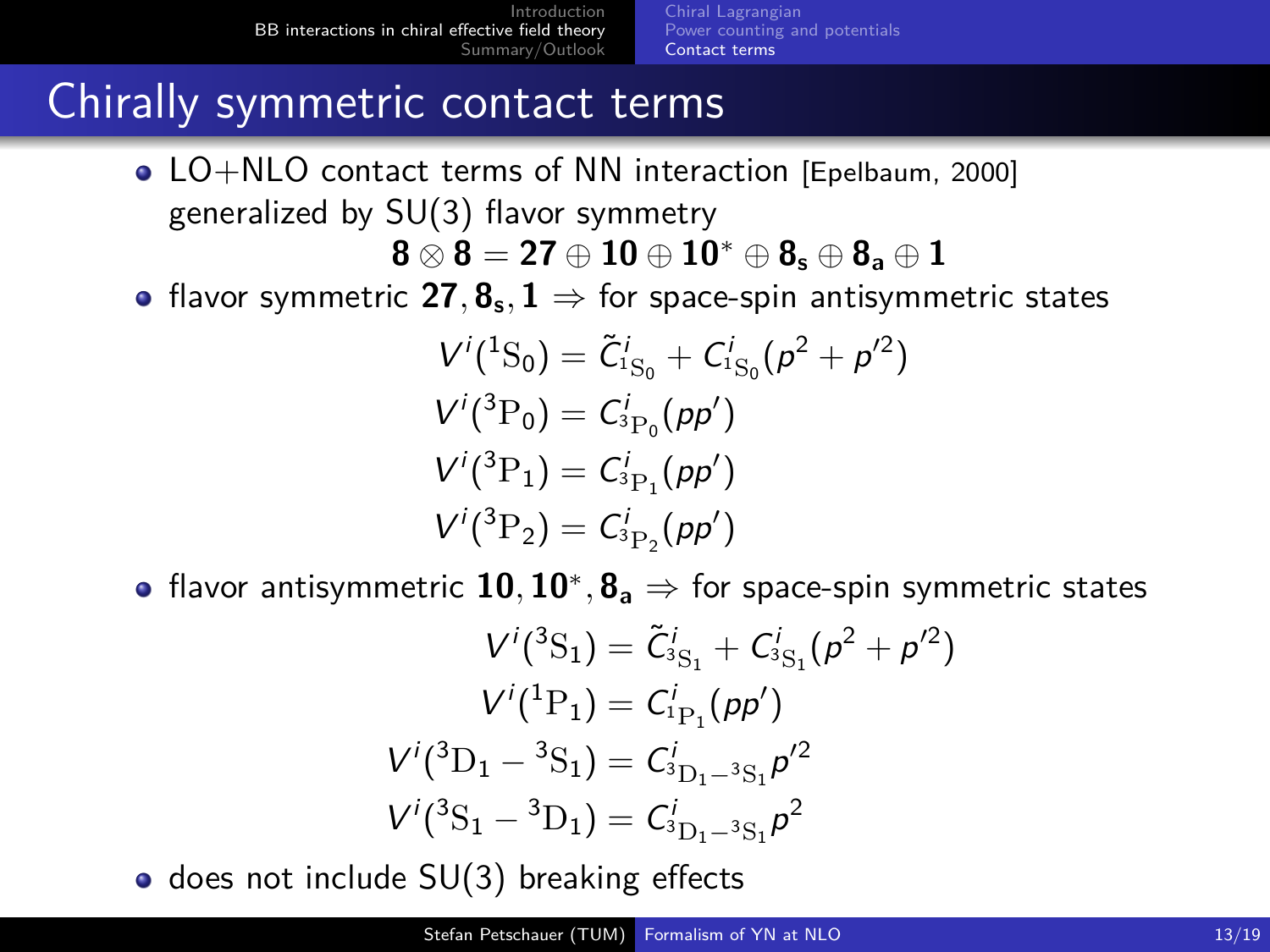[Chiral Lagrangian](#page-4-0) [Power counting and potentials](#page-11-0) [Contact terms](#page-17-0)

|          | Channel                              | Isospin                                                 | $C_{1S0}$                                                      | Isospin                                                               | $C_{3S1}$                                                                               |
|----------|--------------------------------------|---------------------------------------------------------|----------------------------------------------------------------|-----------------------------------------------------------------------|-----------------------------------------------------------------------------------------|
| $S=0$    | $NN \rightarrow NN$                  | 1                                                       | $C^{27}$                                                       | $\mathbf{0}$                                                          | $C^{10^*}$                                                                              |
| $S = -1$ | $\Lambda N \to \Lambda N$            |                                                         | $\frac{1}{10} \left( 9C^{27} + C^{8s} \right)$                 |                                                                       | $\frac{1}{2}\left(C^{8a}+C^{10^*}\right)$                                               |
|          | $AN \rightarrow \Sigma N$            |                                                         | $\frac{3}{10} \left( -C^{27} + C^{8s} \right)$                 |                                                                       |                                                                                         |
|          | $\Sigma N \rightarrow \Sigma N$      |                                                         | $\frac{1}{10} (C^{27} + 9C^{8s})$                              | $\frac{1}{2}$ $\frac{1}{2}$ $\frac{1}{2}$ $\frac{1}{3}$ $\frac{3}{2}$ | $\frac{1}{2}\left(-C^{8a}+C^{10^*}\right)$<br>$\frac{1}{2}\left(C^{8a}+C^{10^*}\right)$ |
|          | $\Sigma N \to \Sigma N$              | $\frac{1}{2}$ $\frac{1}{2}$ $\frac{1}{2}$ $\frac{3}{2}$ | $C^{27}$                                                       |                                                                       | $C^{10}$                                                                                |
| $S = -2$ | $\Lambda\Lambda \to \Lambda\Lambda$  | $\overline{0}$                                          | $\frac{1}{40}$ $\left(27C^{27} + 8C^{8_s} + 5C^1\right)$       |                                                                       |                                                                                         |
|          | $\Lambda\Lambda \to \Xi N$           | $\bf{0}$                                                | $\frac{-1}{40}$ $\left(18C^{27} - 8C^{8_s} - 10C^1\right)$     |                                                                       |                                                                                         |
|          | $\Lambda\Lambda \to \Sigma\Sigma$    | $\bf{0}$                                                | $\frac{\sqrt{3}}{40} \left(-3C^{27} + 8C^{8s} - 5C^1\right)$   |                                                                       |                                                                                         |
|          | $EN \rightarrow EN$                  | $\bf{0}$                                                | $\frac{1}{40}$ $\left(12C^{27} + 8C^{8_s} + 20C^1\right)$      | $\bf{0}$                                                              | $C^{8_a}$                                                                               |
|          | $EN \to \Sigma \Sigma$               | $\bf{0}$                                                | $\frac{\sqrt{3}}{40}$ $\left(2C^{27} + 8C^{8s} - 10C^1\right)$ |                                                                       | $\frac{\sqrt{2}}{6}\left(C^{10}+C^{10^*}-2C^{8a}\right)$                                |
|          | $\Sigma\Sigma\to\Sigma\Sigma$        | $\bf{0}$                                                | $\frac{1}{40} (C^{27} + 24C^{8_s} + 15C^1)$                    |                                                                       | $\frac{1}{6}\left(C^{10}+C^{10^*}+4C^{8a}\right)$                                       |
|          | $EN \rightarrow EN$                  | 1                                                       | $\frac{1}{5} (2C^{27} + 3C^{8_s})$                             |                                                                       | $\frac{1}{3}\left(C^{10}+C^{10^*}+C^{8_a}\right)$                                       |
|          | $EN \to \Sigma \Lambda$              | 1                                                       | $\frac{\sqrt{6}}{5}(C^{27}-C^{8s})$                            |                                                                       | $\frac{\sqrt{6}}{6}(C^{10}-C^{10^*})$                                                   |
|          | $\Sigma A \rightarrow \Sigma A$      | 1                                                       | $\frac{1}{5}$ (3C <sup>27</sup> + 2C <sup>8</sup> s)           |                                                                       | $\frac{1}{2} (C^{10} + C^{10^*})$                                                       |
|          | $\Sigma A \rightarrow \Sigma \Sigma$ |                                                         |                                                                | 1                                                                     | $\frac{\sqrt{3}}{6}$ $\left(C^{10} - C^{10^*}\right)$                                   |
|          | $\Sigma\Sigma\to\Sigma\Sigma$        | 2                                                       | $C^{27}$                                                       |                                                                       |                                                                                         |
| $S = -3$ | $EA \rightarrow EA$                  |                                                         | $\frac{1}{10} \left( 9C^{27} + C^{\overline{8_s}} \right)$     |                                                                       | $\frac{1}{2}\left(C^{8a} + C^{10}\right)$                                               |
|          | $E\Lambda \rightarrow E\Sigma$       |                                                         | $\frac{3}{10} \left( -C^{27} + C^{8s} \right)$                 |                                                                       | $\frac{1}{2} \left( -C^{8a} + C^{10} \right)$                                           |
|          | $\varXi\varSigma\to\varXi\varSigma$  | $\frac{1}{2}$ $\frac{1}{2}$ $\frac{1}{2}$ $\frac{3}{2}$ | $\frac{1}{10} \left( C^{27} + 9C^{8_s} \right)$                | $\frac{1}{2}$ $\frac{1}{2}$ $\frac{1}{2}$ $\frac{3}{2}$               | $\frac{1}{2}\left(C^{8_a}+C^{10}\right)$                                                |
|          | $\varXi\varSigma\to\varXi\varSigma$  |                                                         | $C^{27}$                                                       |                                                                       | $C^{10^*}$                                                                              |
|          | $S = -4$ $EE \rightarrow EE$         | 1                                                       | $C^{27}$                                                       | $\bf{0}$                                                              | $C^{10}$                                                                                |

[Haidenbauer, Meißner, Phys.Lett.B653, 2009]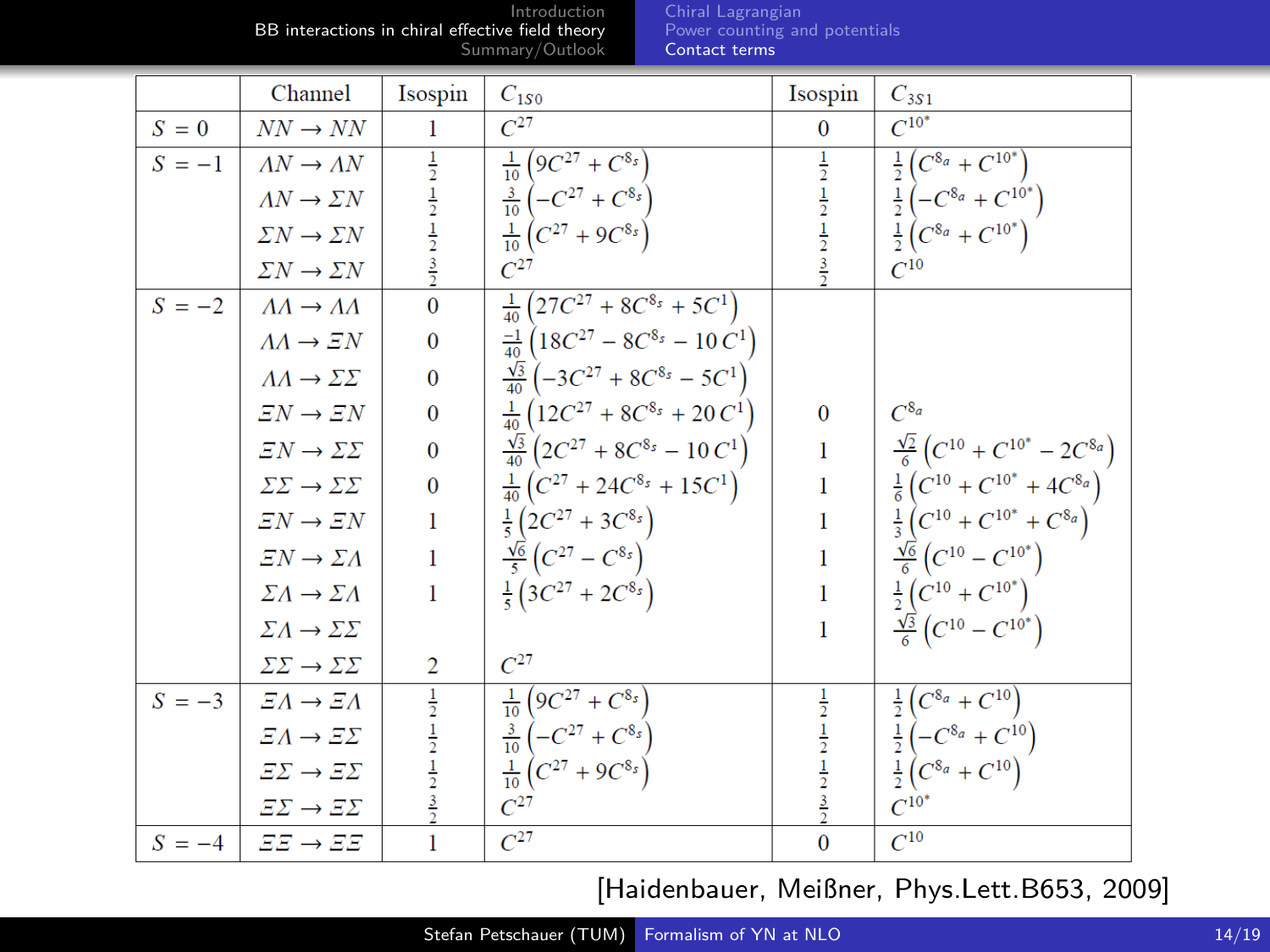[Chiral Lagrangian](#page-4-0) [Power counting and potentials](#page-11-0) [Contact terms](#page-17-0)

### Chiral symmetry breaking in contact terms

$$
\mathcal{L}_1 = C_1^i \langle \bar{B}_1 \Gamma^i B_1 \bar{B}_2 \Gamma^i B_2 \rangle
$$
  
\n
$$
\mathcal{L}_2 = C_2^i \langle \bar{B}_1 \bar{B}_2 \Gamma^i B_1 \Gamma^i B_2 \rangle
$$
  
\n
$$
\mathcal{L}_3 = C_3^i \langle \bar{B}_1 \Gamma^i B_1 \rangle \langle \bar{B}_2 \Gamma^i B_2 \rangle
$$
  
\n
$$
\Gamma^i \in \{ \mathbb{1}, \gamma_\mu, \gamma_5, \gamma_5 \gamma_\mu, \sigma_{\mu\nu} \}
$$

 $\bar{u}_i = \bar{u}_i(M_i, p'),$   $u_j = u_j(M_j, p),$   $M_i = M_0 + \Delta_i,$   $M_j = M_0 + \Delta_j,$ 

$$
\bar{u}_i \gamma^0 \gamma_5 u_j \approx \frac{\vec{\sigma} \cdot (\vec{p} + \vec{p}')}{2M_0} - \frac{\Delta_j \vec{\sigma} \cdot \vec{p} + \Delta_i \vec{\sigma} \cdot \vec{p}'}{2M_0^2}
$$

$$
\bar{u}_i \vec{\gamma} \gamma_5 u_j \approx \vec{\sigma} + \frac{p^2 + p'^2}{8M_0^2} \vec{\sigma} + \frac{\vec{\sigma} \cdot \vec{p}' \vec{\sigma} \vec{\sigma} \cdot \vec{p}}{4M_0^2}
$$

$$
\bar{u}_i \sigma^{0I} u_j \approx \frac{(\rho' - \rho'') + i\epsilon^{lmn}(\rho^m + \rho'^m)\sigma^n}{2M_0} - i\frac{\Delta_j \sigma' \vec{\sigma} \cdot \vec{p} - \Delta_i \vec{\sigma} \cdot \vec{p}' \sigma'}{2M_0^2}
$$

 $\Rightarrow$  lead to explicit chiral symmetry breaking in relativistic corrections to LO contact terms due to different baryon masses

. . .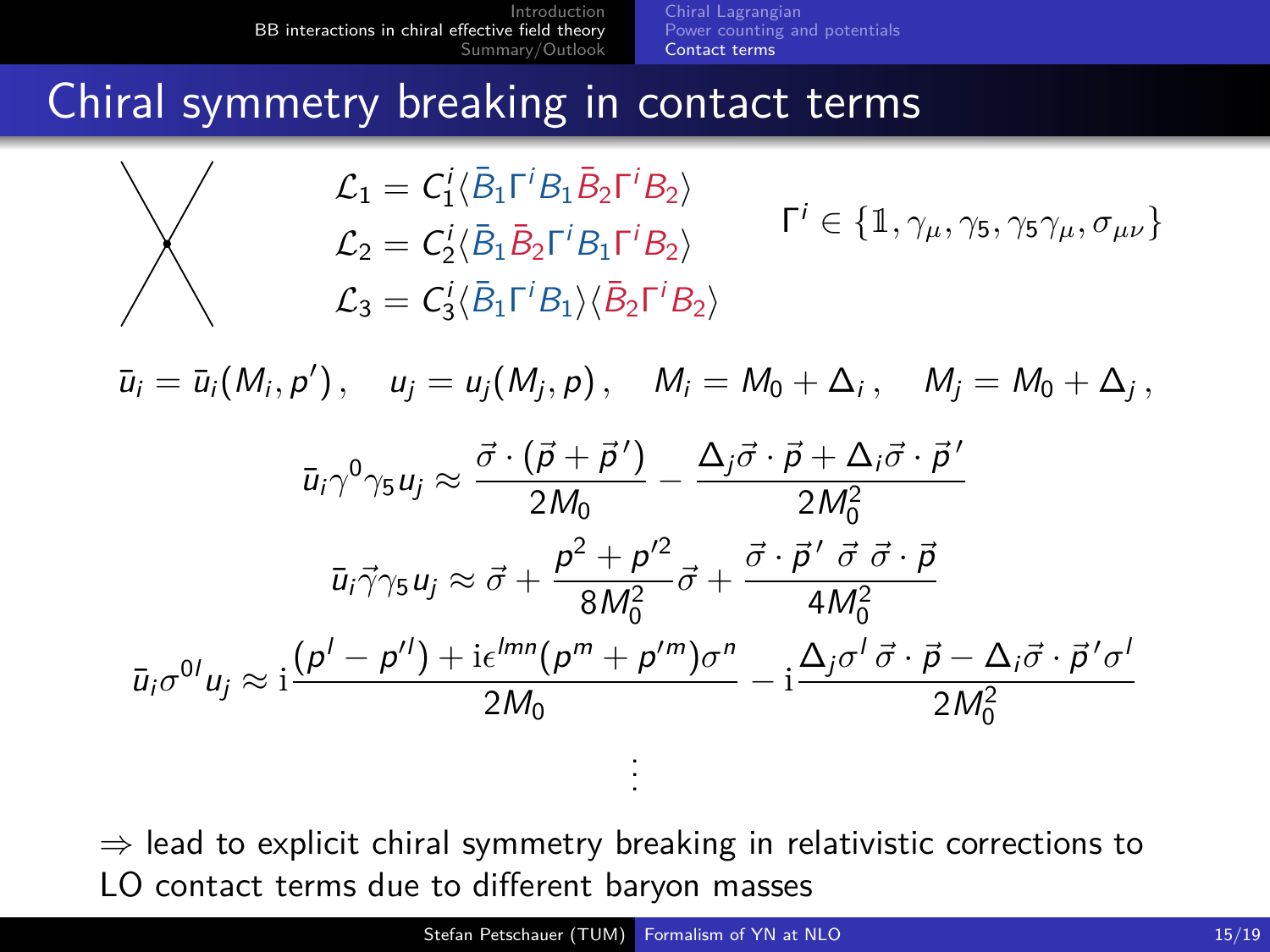[Chiral Lagrangian](#page-4-0) [Power counting and potentials](#page-11-0) [Contact terms](#page-17-0)

## Chiral symmetry breaking in contact terms

$$
\mathcal{L}_1 = C_1' \langle \bar{B}_1 \chi \Gamma^i B_1 \bar{B}_2 \Gamma^i B_2 \rangle
$$
  
\n
$$
\mathcal{L}_2 = C_2' \langle \bar{B}_1 \Gamma^i B_1 \chi \bar{B}_2 \Gamma^i B_2 \rangle
$$
  
\n
$$
\mathcal{L}_3 = C_3' \langle \bar{B}_1 \chi \bar{B}_2 \Gamma^i B_1 \Gamma^i B_2 \rangle + \langle \bar{B}_1 \bar{B}_2 \Gamma^i B_1 \chi \Gamma^i B_2 \rangle
$$
  
\n
$$
\mathcal{L}_4 = C_4' \langle \bar{B}_1 \bar{B}_2 \chi \Gamma^i B_1 \Gamma^i B_2 \rangle
$$
  
\n
$$
\mathcal{L}_5 = C_5' \langle \bar{B}_1 \bar{B}_2 \Gamma^i B_1 \Gamma^i B_2 \chi \rangle
$$
  
\n
$$
\mathcal{L}_6 = C_6' \langle \bar{B}_1 \Gamma^i B_1 \chi \rangle \langle \bar{B}_2 \Gamma^i B_2 \rangle
$$
  
\n
$$
\chi = 2B_0 \begin{pmatrix} m_u & 0 & 0 \\ 0 & m_d & 0 \\ 0 & 0 & m_s \end{pmatrix} \approx \begin{pmatrix} m_\pi^2 & 0 & 0 \\ 0 & m_\pi^2 & 0 \\ 0 & 0 & 2m_K^2 - m_\pi^2 \end{pmatrix}
$$

 $\Rightarrow$  lead to explicit chiral symmetry breaking linear in the quark masses

 $\,$  complete  ${\cal O}(q^2)$  contact Lagrangian including external fields  $\chi_{\pm}, f_{\mu\nu}^{\pm}, u_{\mu}^{\pm}$ constructed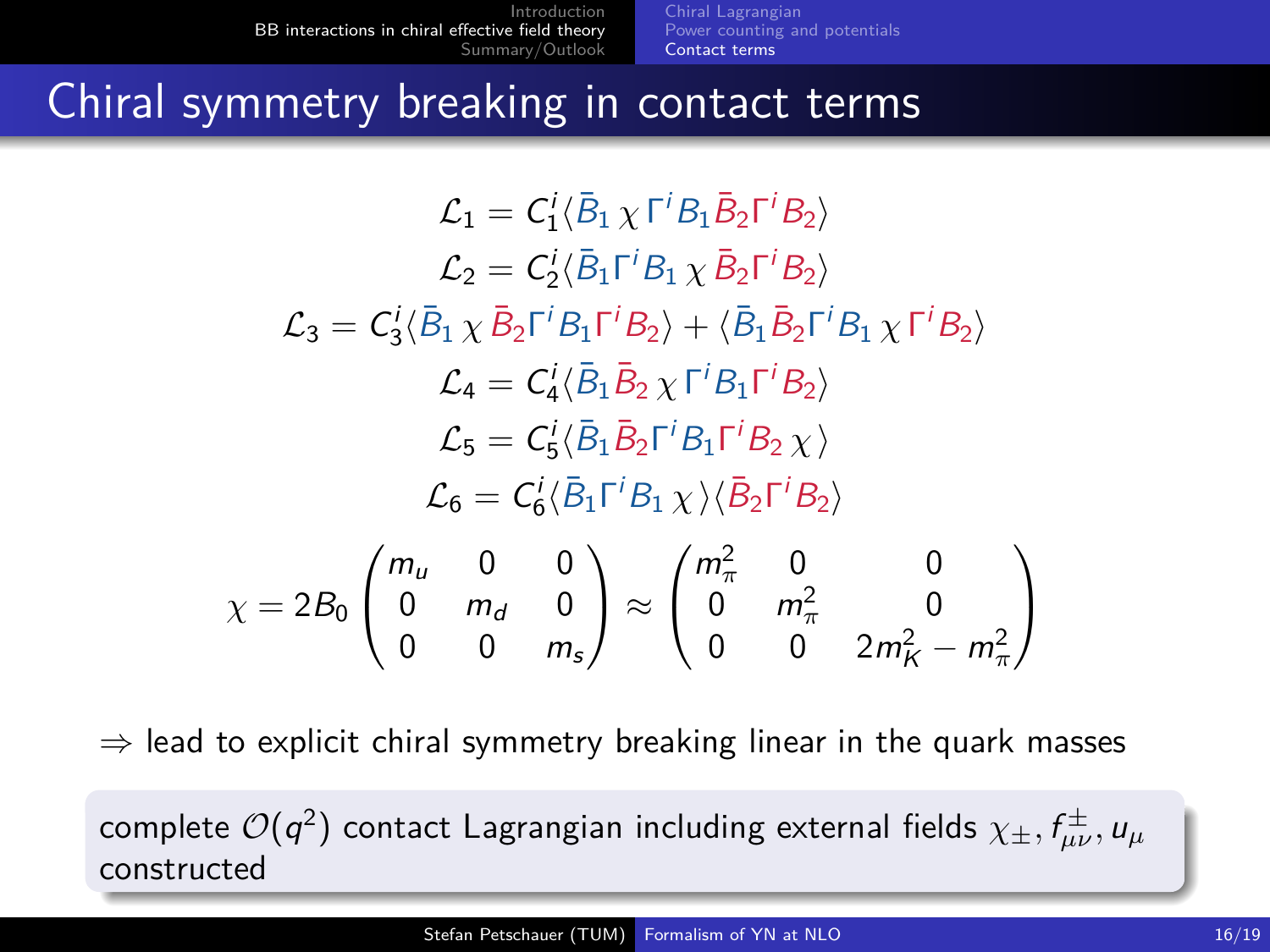# Table of Contents

### **[Introduction](#page-2-0)**

### [BB interactions in chiral effective field theory](#page-4-0)

- [Chiral Lagrangian](#page-4-0)
- [Power counting and potentials](#page-11-0)
- **[Contact terms](#page-17-0)**

- [Summary](#page-23-0)
- <span id="page-22-0"></span>**•** [Outlook](#page-24-0)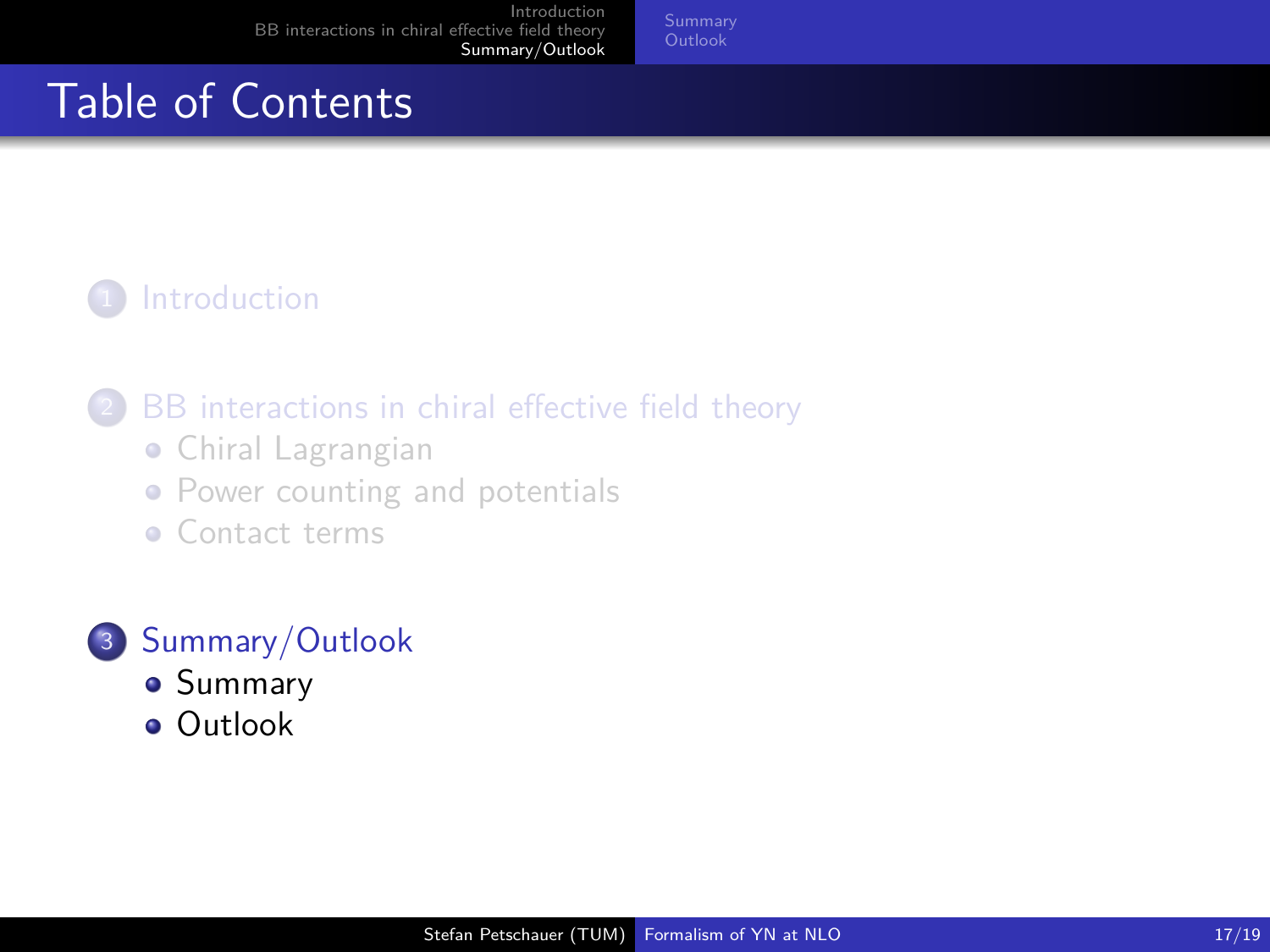# Summary

- NLO analysis of one- and two-meson exchange contributions to (irreducible) BB potentials using SU(3) B*χ*PT
- many different Feynman diagrams contribute; can be reduced to few master loop integrals
- relativistic Lagrangians for *contact terms* constructed
- **•** chiral symmetry breaking in two-meson exchange due to different meson masses
- **•** chiral symmetry breaking in relativistic corrections to LO contact terms due to different baryon masses
- <span id="page-23-0"></span>• chiral symmetry breaking in contact terms due to quark mass matrix in external field *χ*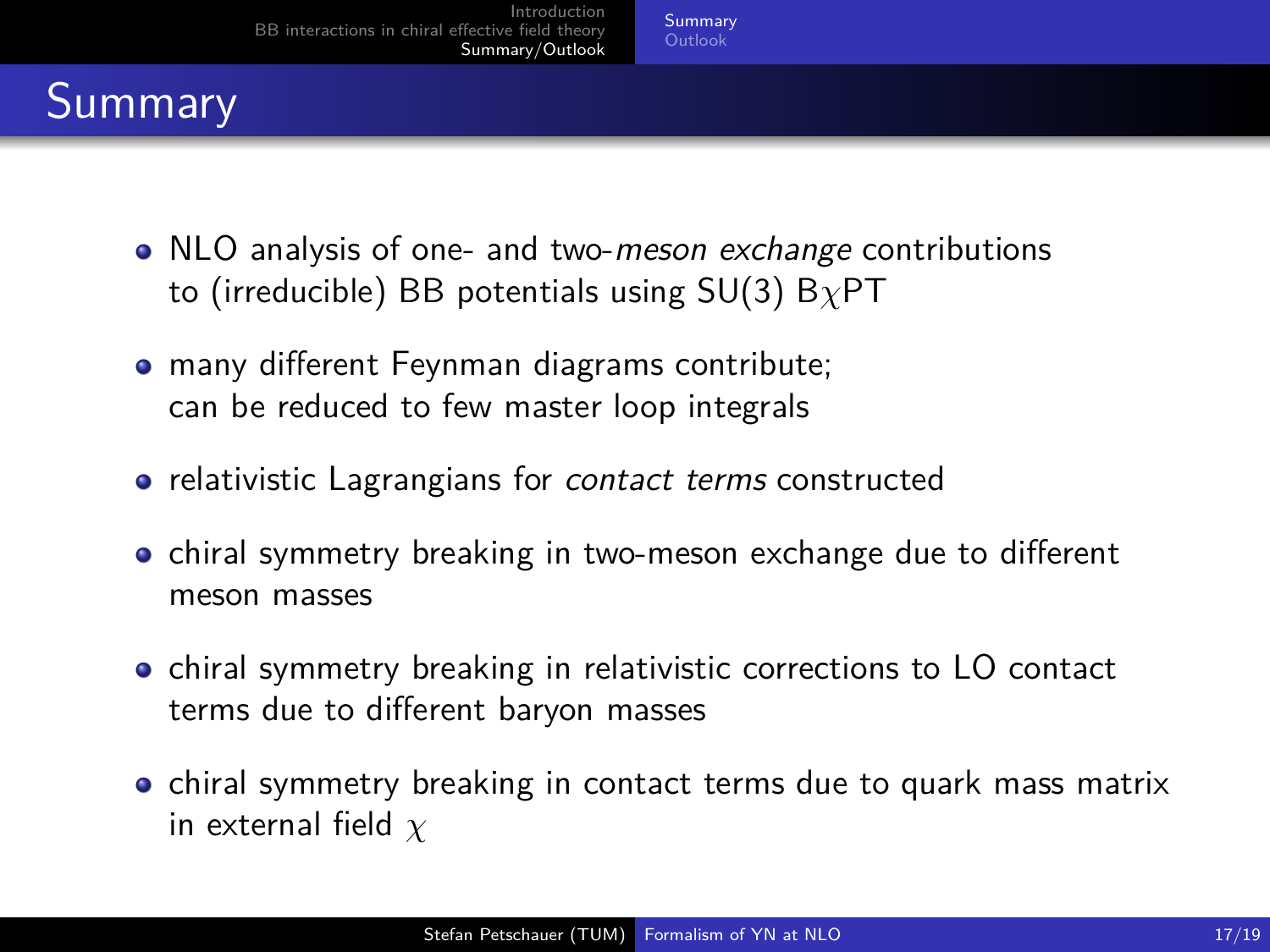# **Outlook**

#### Three baryon contact terms

 $\langle \bar{B}\bar{B}\bar{B}BBB \rangle$  $\langle \bar{B}\bar{B}B\bar{B}BB\rangle$  $\langle \bar{B} \bar{B} B B \bar{B} B \rangle$  $\langle \bar{B}B\bar{B}B\bar{B}B\rangle$  $\langle \bar{B}\bar{B}B\bar{B}B\rangle \langle BB\rangle \pm \langle \bar{B}\bar{B}\rangle \langle \bar{B}BBB\rangle$  $\langle \bar{B}\bar{B}BB\rangle \langle \bar{B}B\rangle$  $\langle \bar{B}B\bar{B}B\rangle \langle \bar{B}B\rangle$  $\langle \bar{B}\bar{B}\bar{B}\rangle\langle BBB\rangle$  $\langle \bar{B} \bar{B} B \rangle \langle \bar{B} B B \rangle$  $\langle\bar{B}\bar{B}\rangle\langle\bar{B}B\rangle\langle BB\rangle$  $\langle \bar{B}B \rangle \langle \bar{B}B \rangle \langle \bar{B}B \rangle$ 

| Г1                     | Γэ                   | Г٩                   |
|------------------------|----------------------|----------------------|
| ı                      | ı                    | 1                    |
| 1                      | $\sigma^{\mu\nu}$    | $\sigma_{\mu\nu}$    |
| 1                      | $\gamma_5\gamma^\mu$ | $\gamma_5\gamma_\mu$ |
| $\sigma^{\mu\nu}$      | $\gamma_5\gamma_\mu$ | $\gamma_5\gamma_\nu$ |
| $\sigma^{\mu}{}_{\nu}$ | $\sigma_{\mu\rho}$   | $\sigma^{\nu\rho}$   |



leads after non-relativistic expansion to potentials of the form

<span id="page-24-0"></span>1.  $\vec{\sigma}_1 \cdot \vec{\sigma}_2$ ,  $\vec{\sigma}_1 \cdot \vec{\sigma}_3$ ,  $\vec{\sigma}_2 \cdot \vec{\sigma}_3$ ,  $\vec{\sigma}_1 \times \vec{\sigma}_2 \cdot \vec{\sigma}_3$